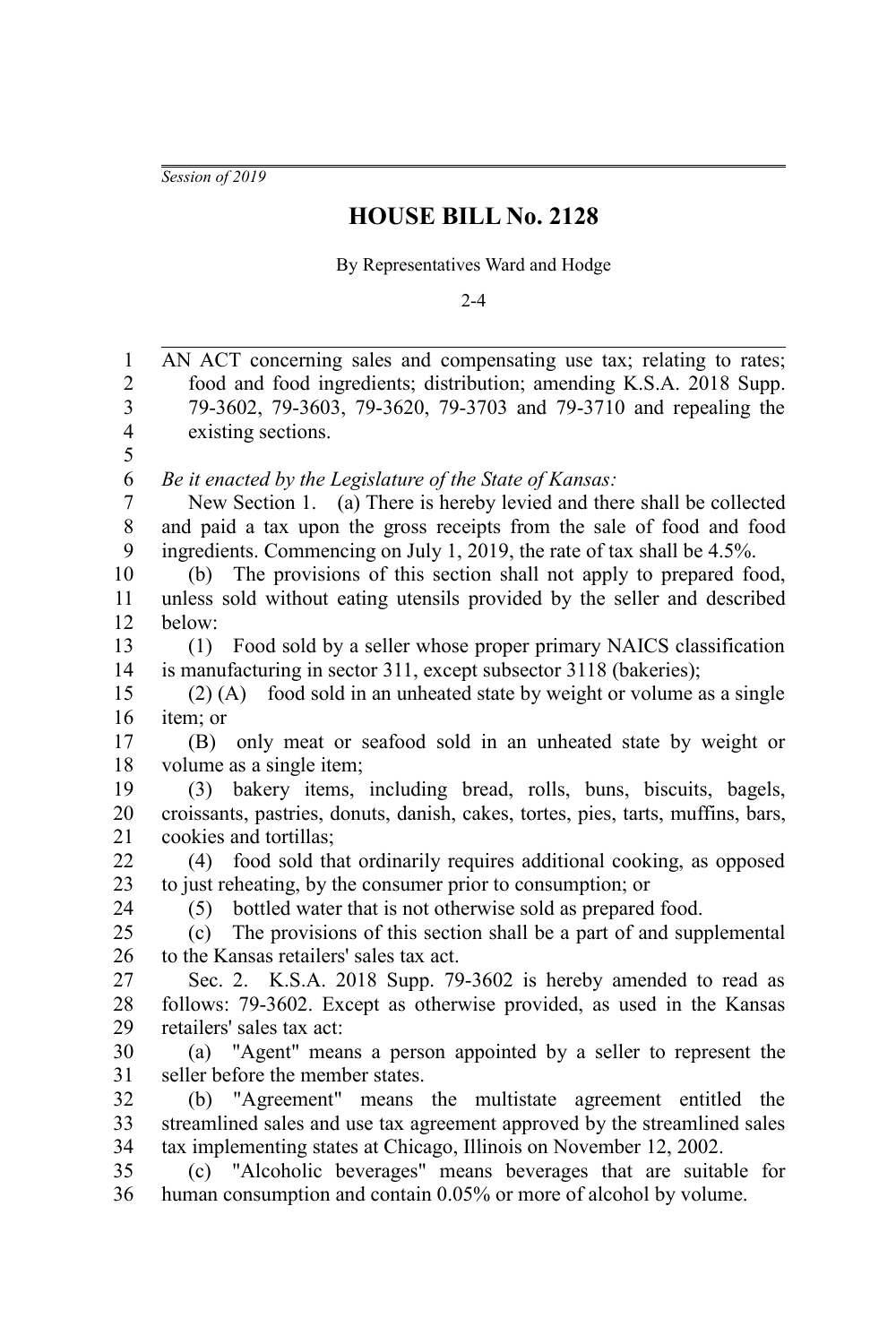(d) "Certified automated system (CAS)" means software certified under the agreement to calculate the tax imposed by each jurisdiction on a transaction, determine the amount of tax to remit to the appropriate state

and maintain a record of the transaction. 3 4

5

1 2

(e) "Certified service provider (CSP)" means an agent certified under the agreement to perform all the seller's sales and use tax functions, other than the seller's obligation to remit tax on its own purchases. 6 7

(f) "Computer" means an electronic device that accepts information in digital or similar form and manipulates it for a result based on a sequence of instructions. 8 9 10

(g) "Computer software" means a set of coded instructions designed to cause a computer or automatic data processing equipment to perform a task. 11 12 13

(h) "Delivered electronically" means delivered to the purchaser by means other than tangible storage media. 14 15

(i) "Delivery charges" means charges by the seller of personal property or services for preparation and delivery to a location designated by the purchaser of personal property or services including, but not limited to, transportation, shipping, postage, handling, crating and packing. Delivery charges shall not include charges for delivery of direct mail if the charges are separately stated on an invoice or similar billing document given to the purchaser. 16 17 18 19 20 21 22

(j) "Direct mail" means printed material delivered or distributed by United States mail or other delivery services to a mass audience or to addressees on a mailing list provided by the purchaser or at the direction of the purchaser when the cost of the items are not billed directly to the recipients. Direct mail includes tangible personal property supplied directly or indirectly by the purchaser to the direct mail seller for inclusion in the package containing the printed material. Direct mail does not include multiple items of printed material delivered to a single address. 23 24 25 26 27 28 29 30

31

(k) "Director" means the state director of taxation.

(l) "Educational institution" means any nonprofit school, college and university that offers education at a level above the  $12<sup>th</sup>$  grade, and conducts regular classes and courses of study required for accreditation by, or membership in, the higher learning commission, the state board of education, or that otherwise qualify as an "educational institution," as defined by K.S.A. 74-50,103, and amendments thereto. Such phrase shall include: (1) A group of educational institutions that operates exclusively for an educational purpose; (2) nonprofit endowment associations and foundations organized and operated exclusively to receive, hold, invest and administer moneys and property as a permanent fund for the support and sole benefit of an educational institution; (3) nonprofit trusts, foundations and other entities organized and operated principally to hold 32 33 34 35 36 37 38 39 40 41 42 43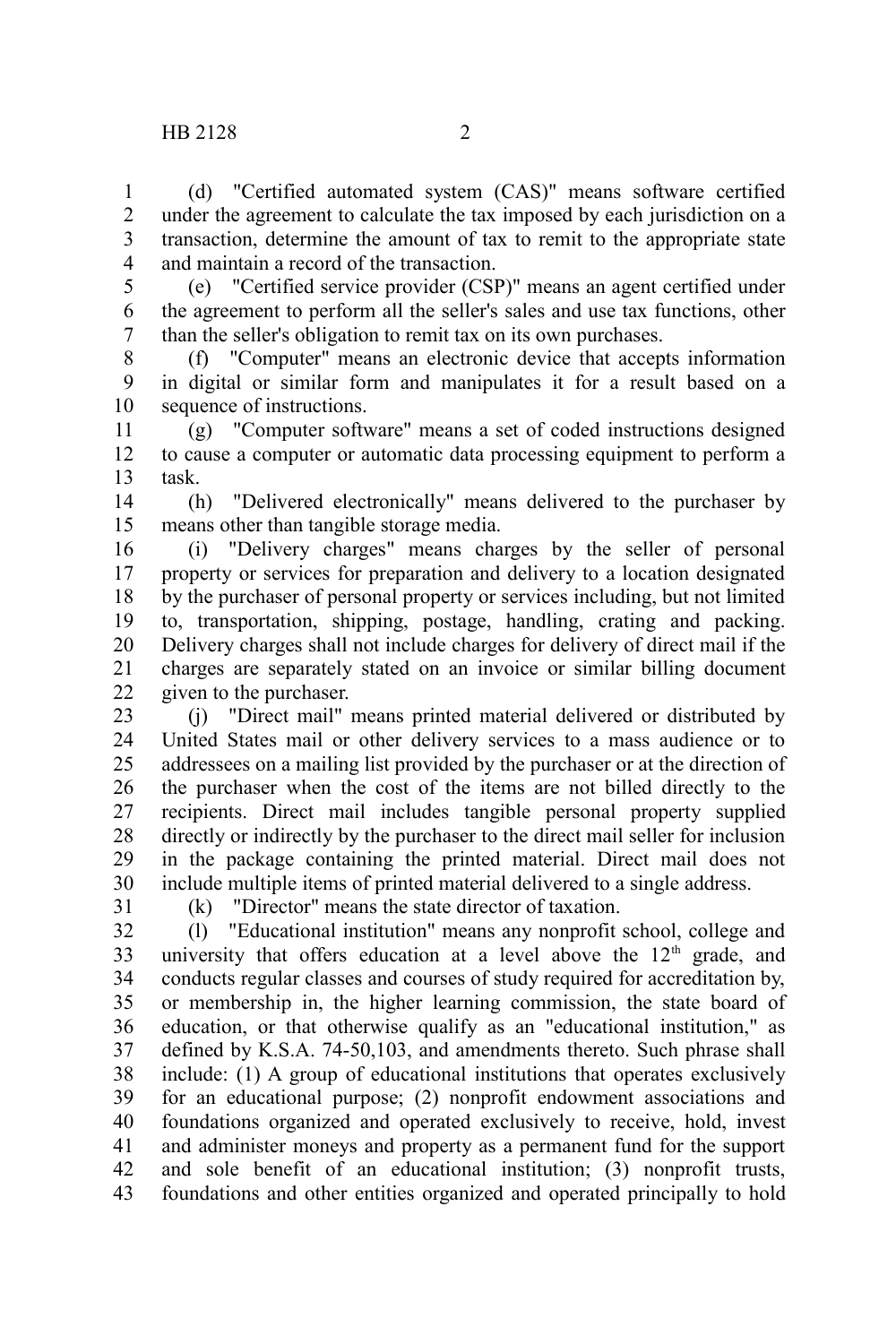and own receipts from intercollegiate sporting events and to disburse such receipts, as well as grants and gifts, in the interest of collegiate and intercollegiate athletic programs for the support and sole benefit of an educational institution; and (4) nonprofit trusts, foundations and other entities organized and operated for the primary purpose of encouraging, fostering and conducting scholarly investigations and industrial and other types of research for the support and sole benefit of an educational institution. 1 2 3 4 5 6 7 8

(m) "Electronic" means relating to technology having electrical, digital, magnetic, wireless, optical, electromagnetic or similar capabilities. 9 10

(n) "Food and food ingredients" means substances, whether in liquid, concentrated, solid, frozen, dried or dehydrated form, that are sold for ingestion or chewing by humans and are consumed for their taste or nutritional value. "Food and food ingredients" does not include alcoholic beverages*, candy, dietary supplements, food sold through vending machines, soft drinks* or tobacco. *"Food and food ingredients" does include bottled water.* 11 12 13 14 15 16 17

(o) "Gross receipts" means the total selling price or the amount received as defined in this act, in money, credits, property or other consideration valued in money from sales at retail within this state; and embraced within the provisions of this act. The taxpayer, may take credit in the report of gross receipts for: (1) An amount equal to the selling price of property returned by the purchaser when the full sale price thereof, including the tax collected, is refunded in cash or by credit; and (2) an amount equal to the allowance given for the trade-in of property. 18 19 20 21 22 23 24 25

(p) "Ingredient or component part" means tangible personal property which is necessary or essential to, and which is actually used in and becomes an integral and material part of tangible personal property or services produced, manufactured or compounded for sale by the producer, manufacturer or compounder in its regular course of business. The following items of tangible personal property are hereby declared to be ingredients or component parts, but the listing of such property shall not be deemed to be exclusive nor shall such listing be construed to be a restriction upon, or an indication of, the type or types of property to be included within the definition of "ingredient or component part" as herein set forth: 26 27 28 29 30 31 32 33 34 35 36

(1) Containers, labels and shipping cases used in the distribution of property produced, manufactured or compounded for sale which are not to be returned to the producer, manufacturer or compounder for reuse. 37 38 39

(2) Containers, labels, shipping cases, paper bags, drinking straws, paper plates, paper cups, twine and wrapping paper used in the distribution and sale of property taxable under the provisions of this act by wholesalers and retailers and which is not to be returned to such wholesaler or retailer 40 41 42 43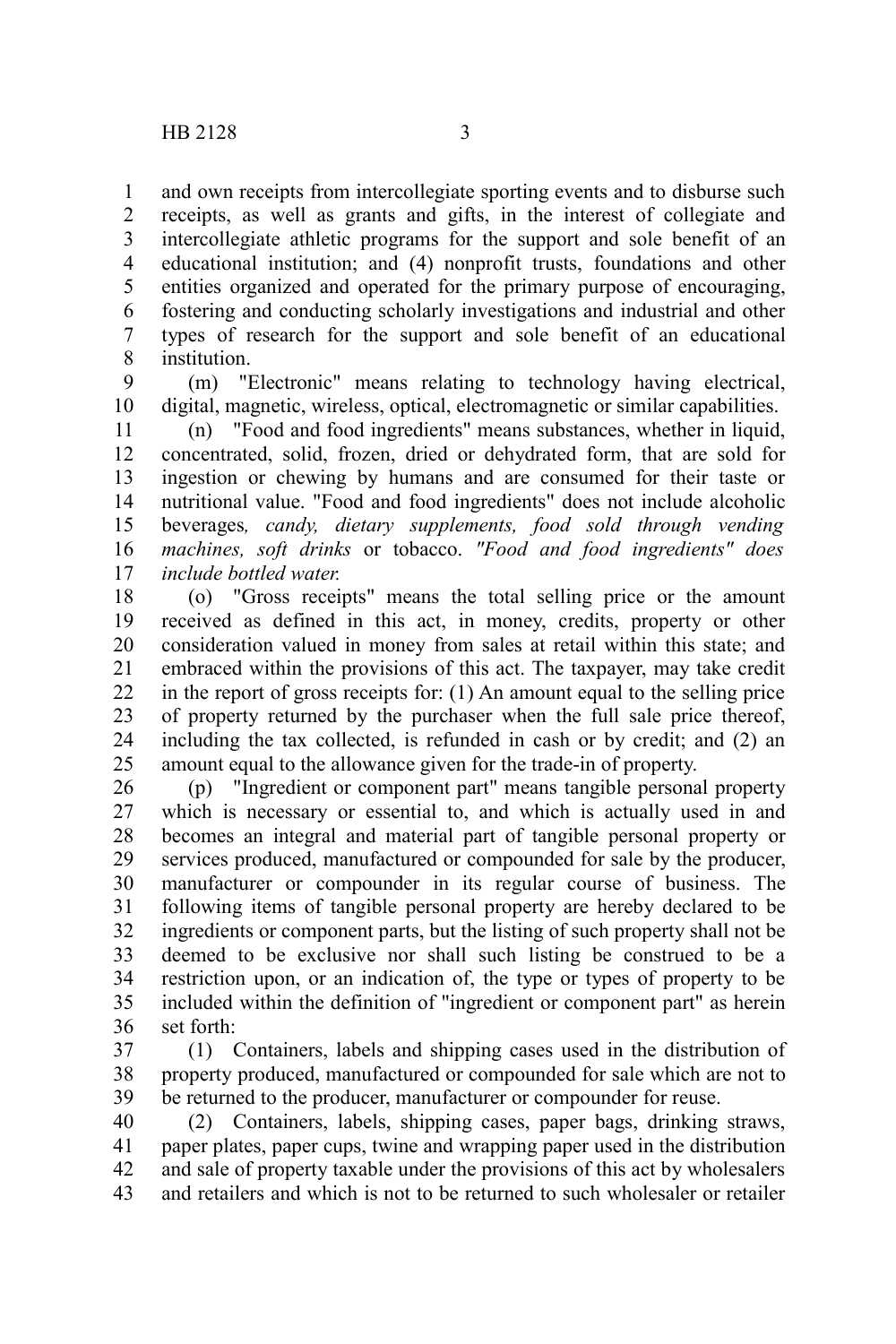for reuse. 1

(3) Seeds and seedlings for the production of plants and plant products produced for resale. 2 3

4

(4) Paper and ink used in the publication of newspapers.

(5) Fertilizer used in the production of plants and plant products produced for resale. 5 6

(6) Feed for animals, fowl and aquatic plants and animals, the primary purpose of which is use in agriculture or aquaculture, as defined in K.S.A. 47-1901, and amendments thereto, the production of food for human consumption, the production of animal, dairy, poultry or aquatic plant and animal products, fiber, fur, or the production of offspring for use for any such purpose or purposes. 7 8 9 10 11 12

(q) "Isolated or occasional sale" means the nonrecurring sale of tangible personal property, or services taxable hereunder by a person not engaged at the time of such sale in the business of selling such property or services. Any religious organization which makes a nonrecurring sale of tangible personal property acquired for the purpose of resale shall be deemed to be not engaged at the time of such sale in the business of selling such property. Such term shall include: (1) Any sale by a bank, savings and loan institution, credit union or any finance company licensed under the provisions of the Kansas uniform consumer credit code of tangible personal property which has been repossessed by any such entity; and (2) any sale of tangible personal property made by an auctioneer or agent on behalf of not more than two principals or households if such sale is nonrecurring and any such principal or household is not engaged at the time of such sale in the business of selling tangible personal property. 13 14 15 16 17 18 19 20 21 22 23 24 25 26

(r) "Lease or rental" means any transfer of possession or control of tangible personal property for a fixed or indeterminate term for consideration. A lease or rental may include future options to purchase or extend. 27 28 29 30

(1) Lease or rental does not include: (A) A transfer of possession or control of property under a security agreement or deferred payment plan that requires the transfer of title upon completion of the required payments; 31 32 33 34

(B) a transfer or possession or control of property under an agreement that requires the transfer of title upon completion of required payments and payment of an option price does not exceed the greater of \$100 or 1% of the total required payments; or 35 36 37 38

(C) providing tangible personal property along with an operator for a fixed or indeterminate period of time. A condition of this exclusion is that the operator is necessary for the equipment to perform as designed. For the purpose of this subsection, an operator must do more than maintain, inspect or set-up the tangible personal property. 39 40 41 42 43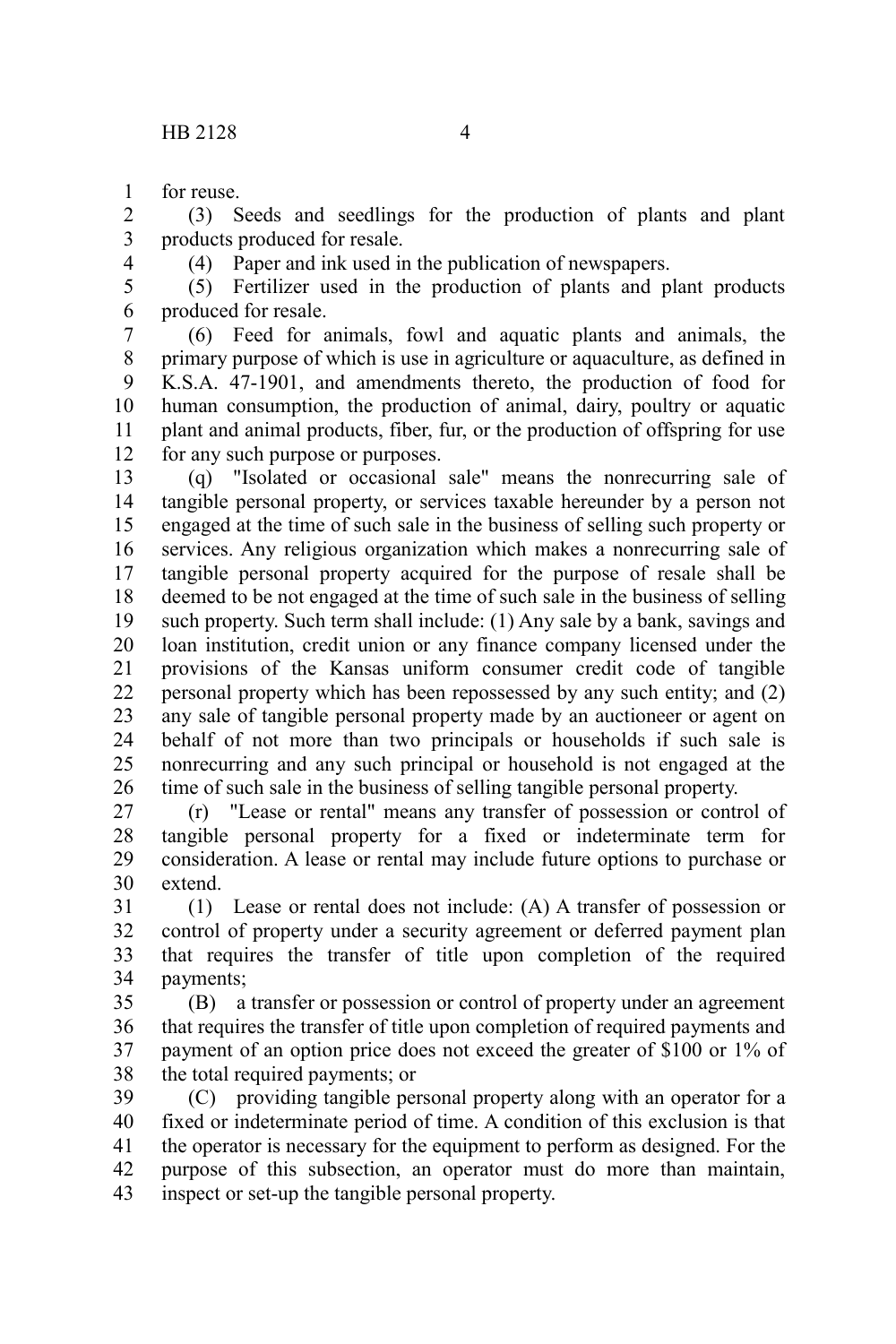(2) Lease or rental does include agreements covering motor vehicles and trailers where the amount of consideration may be increased or decreased by reference to the amount realized upon sale or disposition of the property as defined in 26 U.S.C.  $\S 7701(h)(1)$ . 1  $\mathcal{L}$ 3 4

(3) This definition shall be used for sales and use tax purposes regardless if a transaction is characterized as a lease or rental under generally accepted accounting principles, the internal revenue code, the uniform commercial code, K.S.A. 84-1-101 et seq., and amendments thereto, or other provisions of federal, state or local law. 5 6 7 8 9

(4) This definition will be applied only prospectively from the effective date of this act and will have no retroactive impact on existing leases or rentals. 10 11 12

(s) "Load and leave" means delivery to the purchaser by use of a tangible storage media where the tangible storage media is not physically transferred to the purchaser. 13 14 15

(t) "Member state" means a state that has entered in the agreement, pursuant to provisions of article VIII of the agreement. 16 17

(u) "Model 1 seller" means a seller that has selected a CSP as its agent to perform all the seller's sales and use tax functions, other than the seller's obligation to remit tax on its own purchases. 18 19 20

(v) "Model 2 seller" means a seller that has selected a CAS to perform part of its sales and use tax functions, but retains responsibility for remitting the tax. 21 22 23

(w) "Model 3 seller" means a seller that has sales in at least five member states, has total annual sales revenue of at least \$500,000,000, has a proprietary system that calculates the amount of tax due each jurisdiction and has entered into a performance agreement with the member states that establishes a tax performance standard for the seller. As used in this subsection a seller includes an affiliated group of sellers using the same proprietary system. 24 25 26 27 28 29 30

(x) "Municipal corporation" means any city incorporated under the laws of Kansas. 31 32

(y) "Nonprofit blood bank" means any nonprofit place, organization, institution or establishment that is operated wholly or in part for the purpose of obtaining, storing, processing, preparing for transfusing, furnishing, donating or distributing human blood or parts or fractions of single blood units or products derived from single blood units, whether or not any remuneration is paid therefor, or whether such procedures are done for direct therapeutic use or for storage for future use of such products. 33 34 35 36 37 38 39

(z) "Persons" means any individual, firm, copartnership, joint adventure, association, corporation, estate or trust, receiver or trustee, or any group or combination acting as a unit, and the plural as well as the singular number; and shall specifically mean any city or other political 40 41 42 43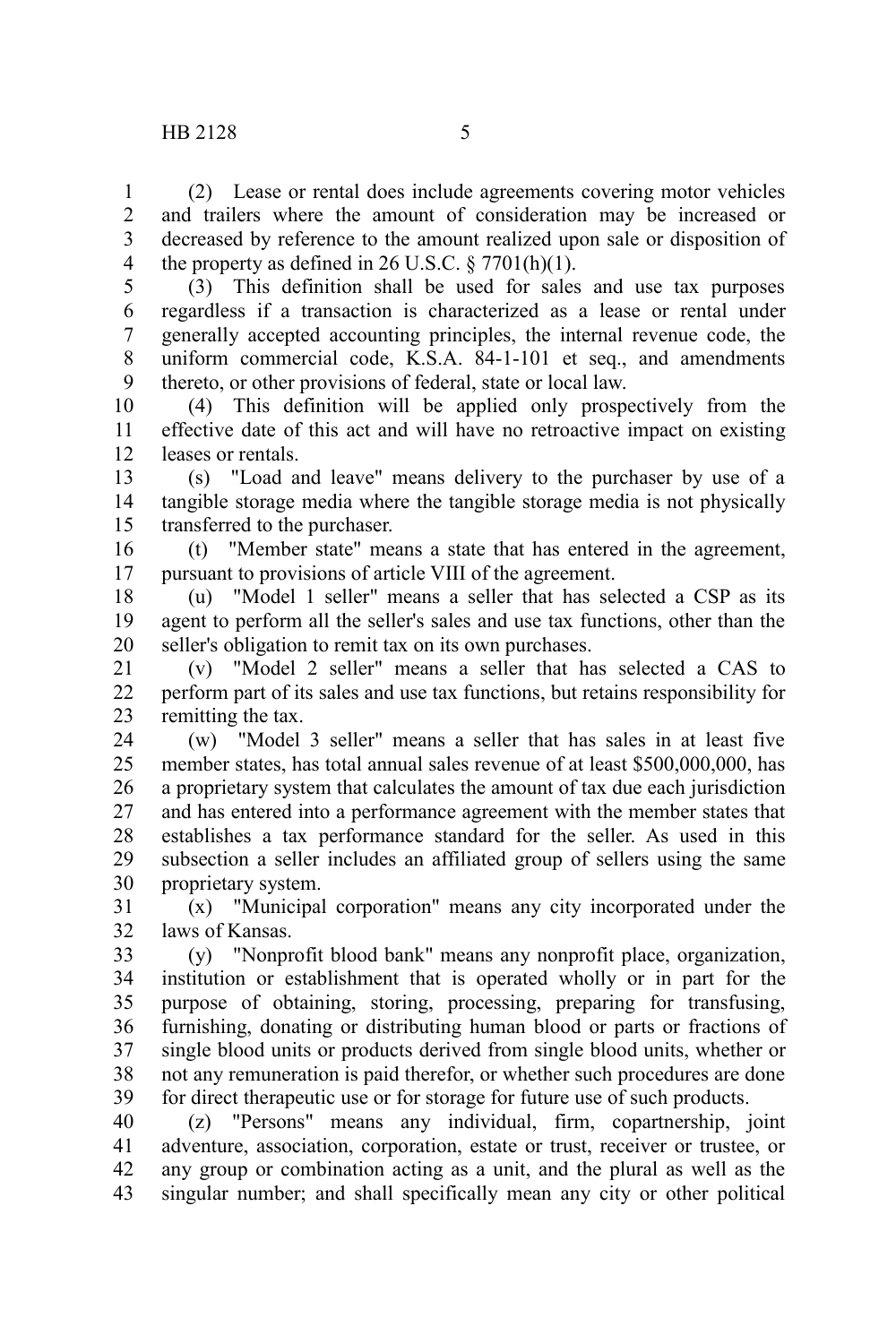subdivision of the state of Kansas engaging in a business or providing a service specifically taxable under the provisions of this act. 1 2

(aa) "Political subdivision" means any municipality, agency or subdivision of the state which is, or shall hereafter be, authorized to levy taxes upon tangible property within the state or which certifies a levy to a municipality, agency or subdivision of the state which is, or shall hereafter be, authorized to levy taxes upon tangible property within the state. Such term also shall include any public building commission, housing, airport, port, metropolitan transit or similar authority established pursuant to law and the horsethief reservoir benefit district established pursuant to K.S.A. 82a-2201, and amendments thereto. 3 4 5 6 7 8 9 10 11

(bb) "Prescription" means an order, formula or recipe issued in any form of oral, written, electronic or other means of transmission by a duly licensed practitioner authorized by the laws of this state. 12 13 14

(cc) "Prewritten computer software" means computer software, including prewritten upgrades, which is not designed and developed by the author or other creator to the specifications of a specific purchaser. The combining of two or more prewritten computer software programs or prewritten portions thereof does not cause the combination to be other than prewritten computer software. Prewritten computer software includes software designed and developed by the author or other creator to the specifications of a specific purchaser when it is sold to a person other than the purchaser. Where a person modifies or enhances computer software of which the person is not the author or creator, the person shall be deemed to be the author or creator only of such person's modifications or enhancements. Prewritten computer software or a prewritten portion thereof that is modified or enhanced to any degree, where such modification or enhancement is designed and developed to the specifications of a specific purchaser, remains prewritten computer software, except that where there is a reasonable, separately stated charge or an invoice or other statement of the price given to the purchaser for such modification or enhancement, such modification or enhancement shall not constitute prewritten computer software. 15 16 17 18 19 20 21 22 23 24 25 26 27 28 29 30 31 32 33

(dd) "Property which is consumed" means tangible personal property which is essential or necessary to and which is used in the actual process of and consumed, depleted or dissipated within one year in: (1) The production, manufacture, processing, mining, drilling, refining or compounding of tangible personal property; (2) the providing of services; (3) the irrigation of crops, for sale in the regular course of business; or (4) the storage or processing of grain by a public grain warehouse or other grain storage facility, and which is not reusable for such purpose. The following is a listing of tangible personal property, included by way of illustration but not of limitation, which qualifies as property which is 34 35 36 37 38 39 40 41 42 43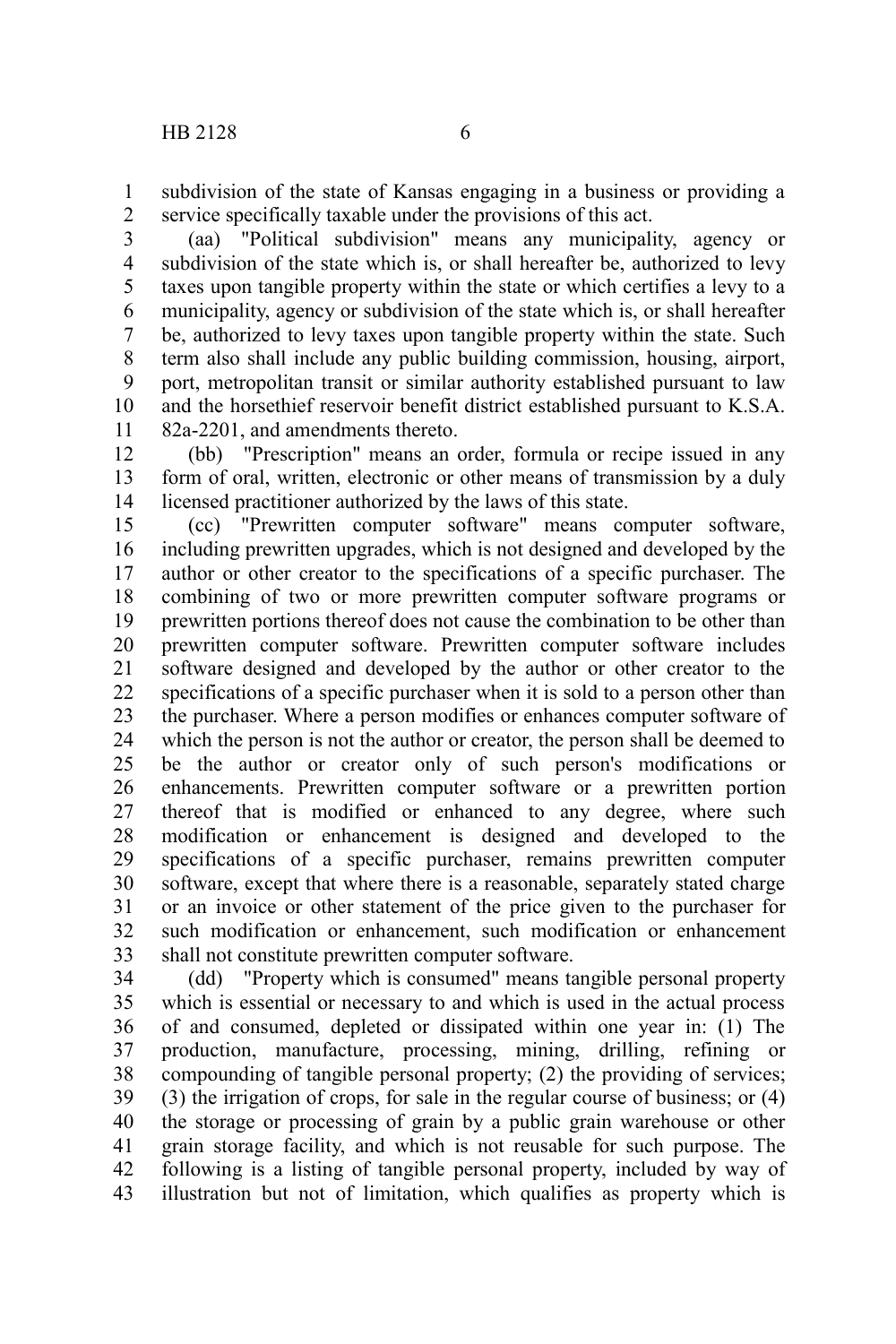consumed: 1

(A) Insecticides, herbicides, germicides, pesticides, fungicides, fumigants, antibiotics, biologicals, pharmaceuticals, vitamins and chemicals for use in commercial or agricultural production, processing or storage of fruit, vegetables, feeds, seeds, grains, animals or animal products whether fed, injected, applied, combined with or otherwise used; 2 3 4 5 6

7

(B) electricity, gas and water; and

(C) petroleum products, lubricants, chemicals, solvents, reagents and catalysts. 8 9

(ee) "Purchase price" applies to the measure subject to use tax and has the same meaning as sales price. 10 11

(ff) "Purchaser" means a person to whom a sale of personal property is made or to whom a service is furnished. 12 13

(gg) "Quasi-municipal corporation" means any county, township, school district, drainage district or any other governmental subdivision in the state of Kansas having authority to receive or hold moneys or funds. 14 15 16

(hh) "Registered under this agreement" means registration by a seller with the member states under the central registration system provided in article IV of the agreement. 17 18 19

(ii) "Retailer" means a seller regularly engaged in the business of selling, leasing or renting tangible personal property at retail or furnishing electrical energy, gas, water, services or entertainment, and selling only to the user or consumer and not for resale. 20 21 22 23

(jj) "Retail sale" or "sale at retail" means any sale, lease or rental for any purpose other than for resale, sublease or subrent. 24 25

(kk) "Sale" or "sales" means the exchange of tangible personal property, as well as the sale thereof for money, and every transaction, conditional or otherwise, for a consideration, constituting a sale, including the sale or furnishing of electrical energy, gas, water, services or entertainment taxable under the terms of this act and including, except as provided in the following provision, the sale of the use of tangible personal property by way of a lease, license to use or the rental thereof regardless of the method by which the title, possession or right to use the tangible personal property is transferred. The term "sale" or "sales" shall not mean the sale of the use of any tangible personal property used as a dwelling by way of a lease or rental thereof for a term of more than 28 consecutive days. 26 27 28 29 30 31 32 33 34 35 36 37

(ll) (1) "Sales or selling price" applies to the measure subject to sales tax and means the total amount of consideration, including cash, credit, property and services, for which personal property or services are sold, leased or rented, valued in money, whether received in money or otherwise, without any deduction for the following: 38 39 40 41 42

(A) The seller's cost of the property sold; 43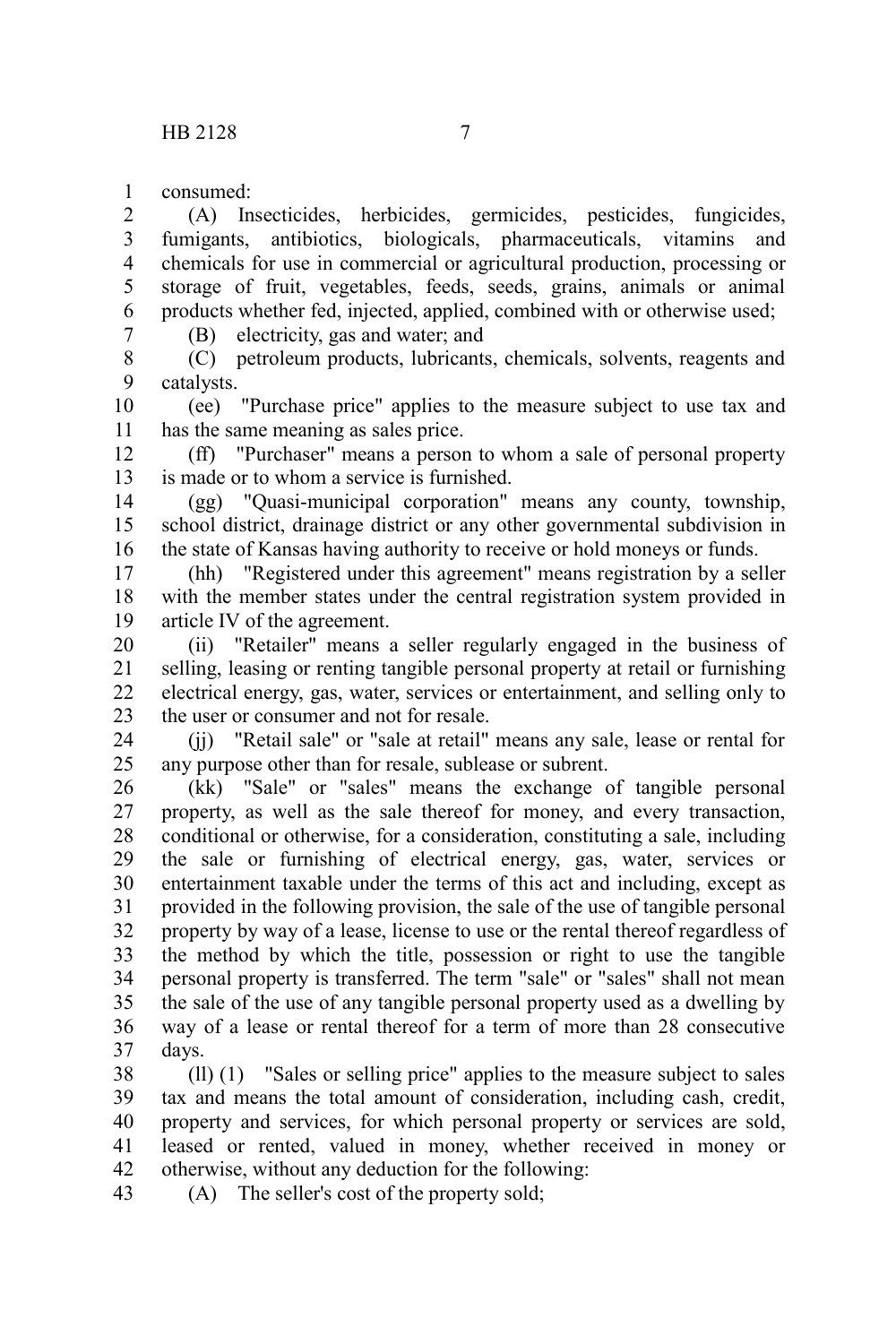## HB 2128 8

(B) the cost of materials used, labor or service cost, interest, losses, all costs of transportation to the seller, all taxes imposed on the seller and any other expense of the seller; 1 2 3

(C) charges by the seller for any services necessary to complete the sale, other than delivery and installation charges; (D) delivery charges; and 4 5

6 7

(E) installation charges.

(2) "Sales or selling price" includes consideration received by the seller from third parties if: 8 9

(A) The seller actually receives consideration from a party other than the purchaser and the consideration is directly related to a price reduction or discount on the sale; 10 11 12

(B) the seller has an obligation to pass the price reduction or discount through to the purchaser; 13 14

(C) the amount of the consideration attributable to the sale is fixed and determinable by the seller at the time of the sale of the item to the purchaser; and 15 16 17

18

(D) one of the following criteria is met:

(i) The purchaser presents a coupon, certificate or other documentation to the seller to claim a price reduction or discount where the coupon, certificate or documentation is authorized, distributed or granted by a third party with the understanding that the third party will reimburse any seller to whom the coupon, certificate or documentation is presented; 19 20 21 22 23 24

(ii) the purchaser identifies to the seller that the purchaser is a member of a group or organization entitled to a price reduction or discount. A preferred customer card that is available to any patron does not constitute membership in such a group; or 25 26 27 28

(iii) the price reduction or discount is identified as a third party price reduction or discount on the invoice received by the purchaser or on a coupon, certificate or other documentation presented by the purchaser. 29 30 31

32

(3) "Sales or selling price" shall not include:

(A) Discounts, including cash, term or coupons that are not reimbursed by a third party that are allowed by a seller and taken by a purchaser on a sale; 33 34 35

(B) interest, financing and carrying charges from credit extended on the sale of personal property or services, if the amount is separately stated on the invoice, bill of sale or similar document given to the purchaser; 36 37 38

(C) any taxes legally imposed directly on the consumer that are separately stated on the invoice, bill of sale or similar document given to the purchaser; 39 40 41

(D) the amount equal to the allowance given for the trade-in of property, if separately stated on the invoice, billing or similar document 42 43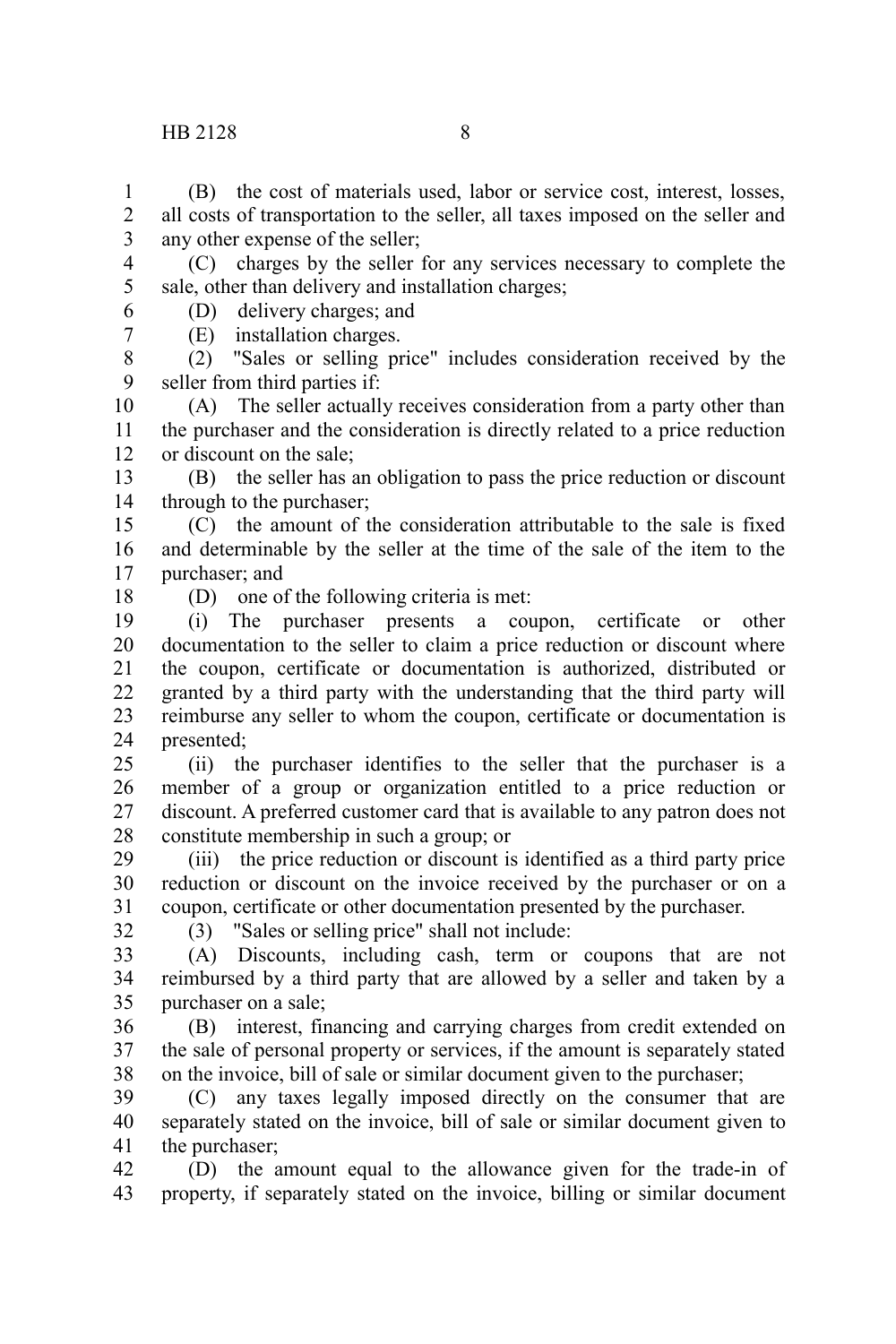given to the purchaser; and 1

(E) commencing on July 1, 2018, and ending on June 30, 2021, cash rebates granted by a manufacturer to a purchaser or lessee of a new motor vehicle if paid directly to the retailer as a result of the original sale. 2 3 4

(mm) "Seller" means a person making sales, leases or rentals of personal property or services. 5 6

(nn) "Service" means those services described in and taxed under the provisions of K.S.A. 79-3603, and amendments thereto. 7 8

(oo) "Sourcing rules" means the rules set forth in K.S.A. 2018 Supp. 79-3670 through 79-3673, K.S.A. 12-191 and 12-191a, and amendments thereto, which shall apply to identify and determine the state and local taxing jurisdiction sales or use taxes to pay, or collect and remit on a particular retail sale. 9 10 11 12 13

(pp) "Tangible personal property" means personal property that can be seen, weighed, measured, felt or touched, or that is in any other manner perceptible to the senses. Tangible personal property includes electricity, water, gas, steam and prewritten computer software. 14 15 16 17

(qq) "Taxpayer" means any person obligated to account to the director for taxes collected under the terms of this act. 18 19

(rr) "Tobacco" means cigarettes, cigars, chewing or pipe tobacco or any other item that contains tobacco. 20 21

(ss) "Entity-based exemption" means an exemption based on who purchases the product or who sells the product. An exemption that is available to all individuals shall not be considered an entity-based exemption. 22 23 24 25

(tt) "Over-the-counter drug" means a drug that contains a label that identifies the product as a drug as required by 21 C.F.R. § 201.66. The over-the-counter drug label includes: (1) A drug facts panel; or (2) a statement of the active ingredients with a list of those ingredients contained in the compound, substance or preparation. Over-the-counter drugs do not include grooming and hygiene products such as soaps, cleaning solutions, shampoo, toothpaste, antiperspirants and sun tan lotions and screens. 26 27 28 29 30 31 32 33

(uu) "Ancillary services" means services that are associated with or incidental to the provision of telecommunications services, including, but not limited to, detailed telecommunications billing, directory assistance, vertical service and voice mail services. 34 35 36 37

(vv) "Conference bridging service" means an ancillary service that links two or more participants of an audio or video conference call and may include the provision of a telephone number. Conference bridging service does not include the telecommunications services used to reach the conference bridge. 38 39 40 41 42

(ww) "Detailed telecommunications billing service" means an 43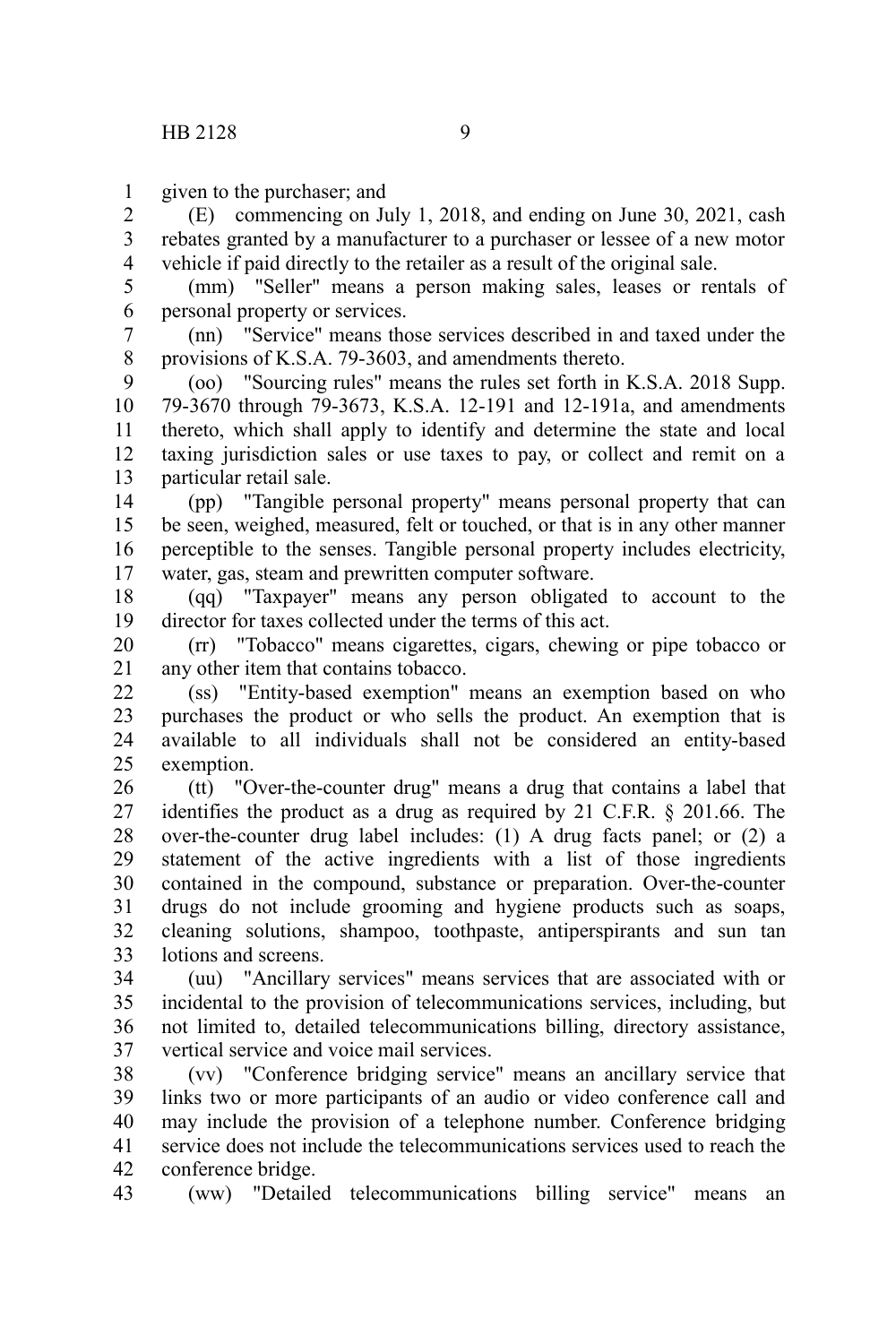ancillary service of separately stating information pertaining to individual calls on a customer's billing statement. 1 2

(xx) "Directory assistance" means an ancillary service of providing telephone number information or address information, or both. 3 4

(yy) "Vertical service" means an ancillary service that is offered in connection with one or more telecommunications services, which offers advanced calling features that allow customers to identify callers and to manage multiple calls and call connections, including conference bridging services. 5 6 7 8 9

(zz) "Voice mail service" means an ancillary service that enables the customer to store, send or receive recorded messages. Voice mail service does not include any vertical services that the customer may be required to have in order to utilize the voice mail service. 10 11 12 13

(aaa) "Telecommunications service" means the electronic transmission, conveyance or routing of voice, data, audio, video or any other information or signals to a point, or between or among points. The term telecommunications service includes such transmission, conveyance or routing in which computer processing applications are used to act on the form, code or protocol of the content for purposes of transmissions, conveyance or routing without regard to whether such service is referred to as voice over internet protocol services or is classified by the federal communications commission as enhanced or value added. Telecommunications service does not include: 14 15 16 17 18 19 20 21 22 23

(1) Data processing and information services that allow data to be generated, acquired, stored, processed or retrieved and delivered by an electronic transmission to a purchaser where such purchaser's primary purpose for the underlying transaction is the processed data or information; 24 25 26 27 28

(2) installation or maintenance of wiring or equipment on a customer's premises; 29 30

- (3) tangible personal property;
- (4) advertising, including, but not limited to, directory advertising;
- (5) billing and collection services provided to third parties;
- 33 34

31 32

(6) internet access service;

(7) radio and television audio and video programming services, regardless of the medium, including the furnishing of transmission, conveyance and routing of such services by the programming service provider. Radio and television audio and video programming services shall include, but not be limited to, cable service as defined in 47 U.S.C. § 522(6) and audio and video programming services delivered by commercial mobile radio service providers, as defined in 47 C.F.R. § 20.3; (8) ancillary services; or 35 36 37 38 39 40 41 42

(9) digital products delivered electronically, including, but not limited 43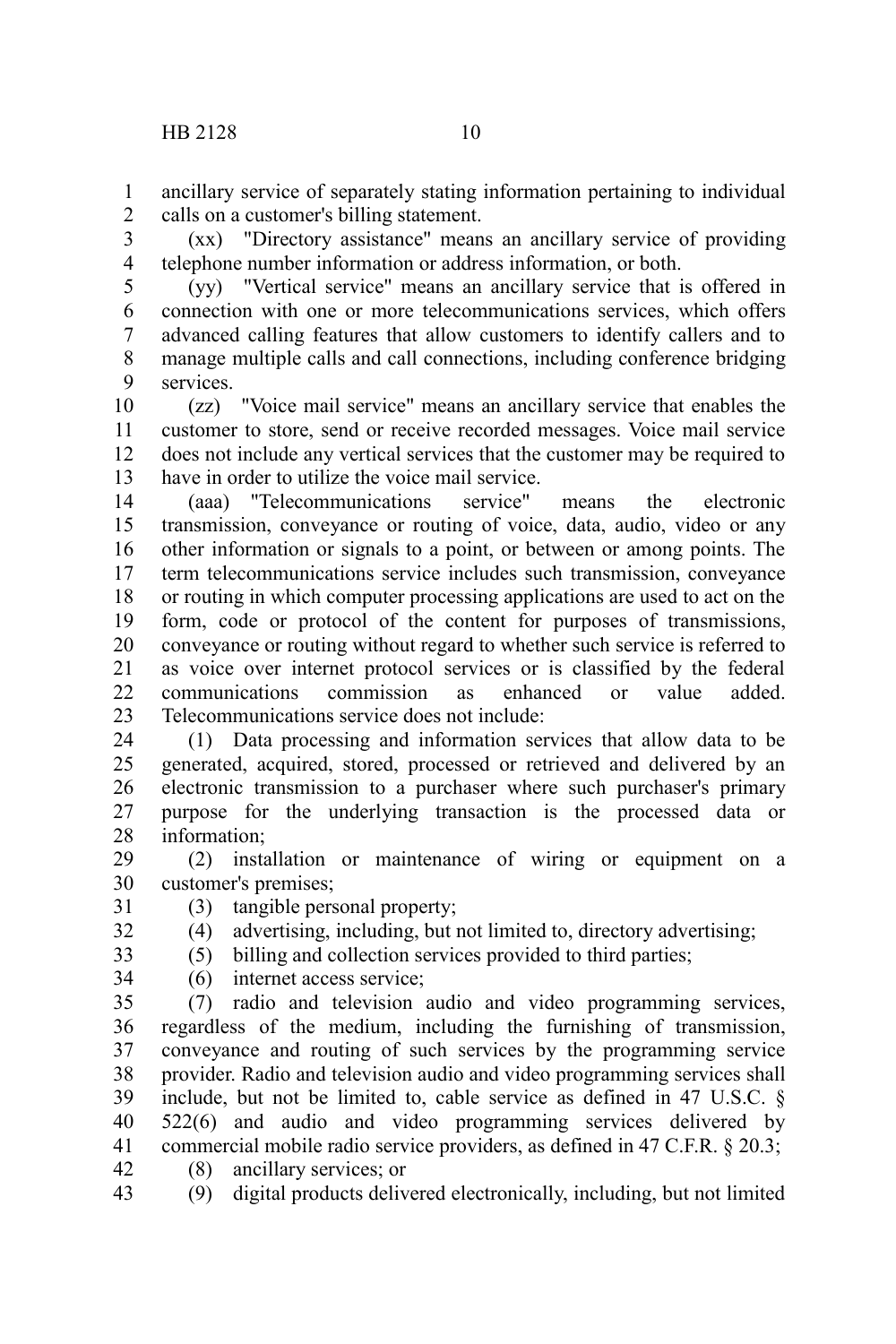1

to, software, music, video, reading materials or ring tones.

(bbb) "800 service" means a telecommunications service that allows a caller to dial a toll-free number without incurring a charge for the call. The service is typically marketed under the name 800, 855, 866, 877 and 888 toll-free calling, and any subsequent numbers designated by the federal communications commission. 2 3 4 5 6

(ccc) "900 service" means an inbound toll telecommunications service purchased by a subscriber that allows the subscriber's customers to call in to the subscriber's prerecorded announcement or live service. 900 service does not include the charge for collection services provided by the seller of the telecommunications services to the subscriber, or service or product sold by the subscriber to the subscriber's customer. The service is typically marketed under the name 900 service, and any subsequent numbers designated by the federal communications commission. 7 8 9 10 11 12 13 14

(ddd) "Value-added non-voice data service" means a service that otherwise meets the definition of telecommunications services in which computer processing applications are used to act on the form, content, code or protocol of the information or data primarily for a purpose other than transmission, conveyance or routing. 15 16 17 18 19

(eee) "International" means a telecommunications service that originates or terminates in the United States and terminates or originates outside the United States, respectively. United States includes the District of Columbia or a U.S. territory or possession. 20 21 22 23

(fff) "Interstate" means a telecommunications service that originates in one United States state, or a United States territory or possession, and terminates in a different United States state or a United States territory or possession. 24 25 26 27

(ggg) "Intrastate" means a telecommunications service that originates in one United States state or a United States territory or possession, and terminates in the same United States state or a United States territory or possession. 28 29 30 31

*(hhh) "Bottled water" means water that is placed in a safety sealed container or package for human consumption. "Bottled water" is calorie free and does not contain sweeteners or other additives, except that it may contain:* 32 33 34 35

- *(1) Antimicrobial agents;*
- *(2) fluoride;*  37
- *(3) carbonation;*  38
- *(4) vitamins, minerals and electrolytes;* 39
- *(5) oxygen;* 40
- *(6) preservatives; or* 41
- *(7) only those flavors, extracts or essences derived from a spice or* 42
- *fruit.* 43

36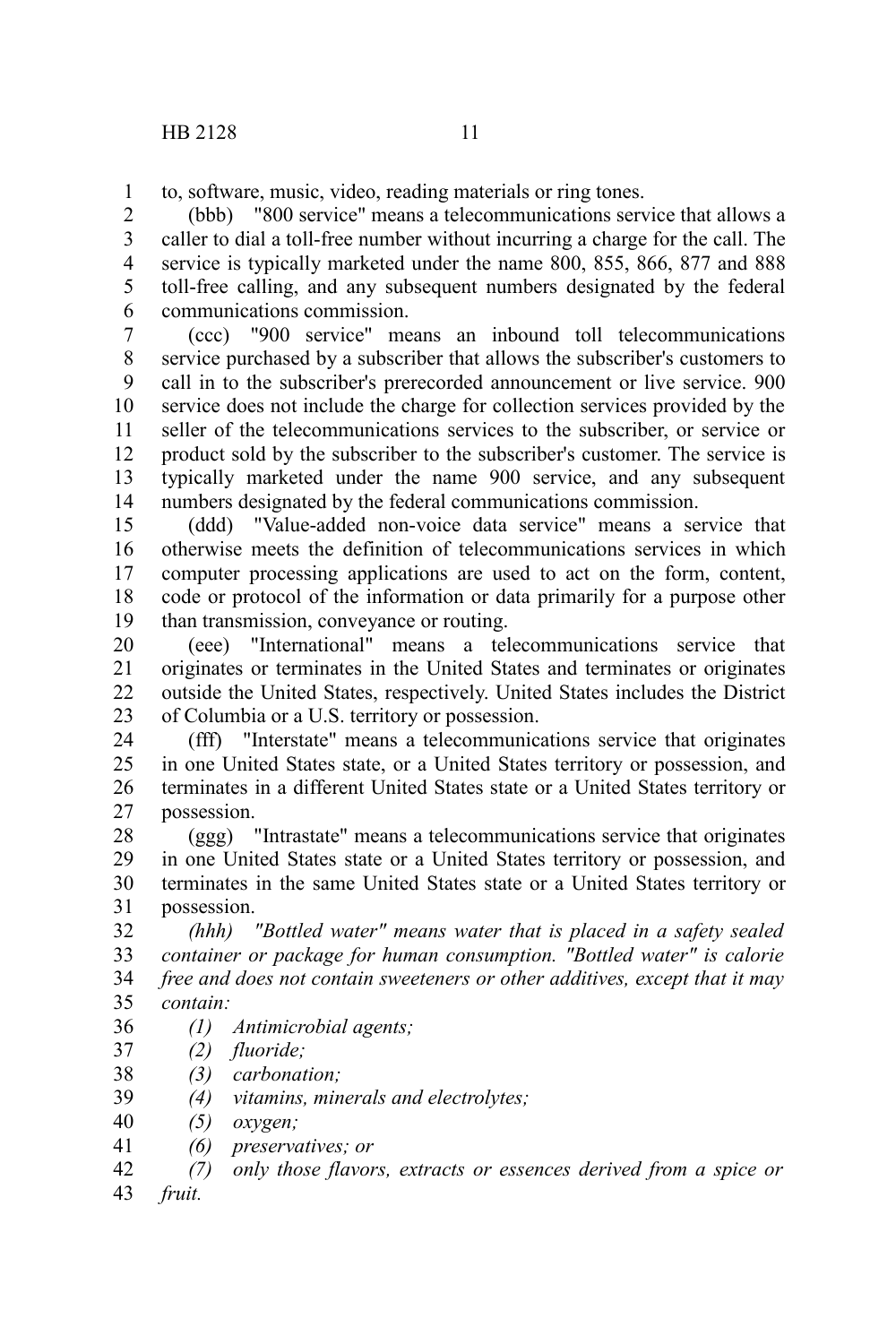11

*"Bottled water" includes water that is delivered to the buyer in a reusable container that is not sold with the water.* 1 2

*(iii) "Candy" means a preparation of sugar, honey or other natural or artificial sweeteners in combination with chocolate, fruits, nuts or other ingredients or flavorings in the form of bars, drops or pieces. "Candy" shall not include any preparation containing flour and shall require no refrigeration.* 3 4 5 6 7

*(jjj) "Food sold through vending machines" means food dispensed from a machine or other mechanical device that accepts payment.* 8 9 10

*(lll) "Prepared food" means:*

*(1) Food sold in a heated state or heated by the seller;*

*(2) two or more food ingredients mixed or combined by the seller for sale as a single item; or* 12 13

*(3) food sold with eating utensils provided by the seller, including plates, knives, forks, spoons, glasses, cups, napkins or straws. A plate does not include a container or packaging used to transport the food.* 14 15 16

*"Prepared food" does not include food that is only cut, repackaged or pasteurized by the seller, and eggs, fish, meat, poultry and foods containing these raw animal foods requiring cooking by the consumer as recommended by the food and drug administration in chapter 3, part 401.11 of its food code so as to prevent food borne illnesses.* 17 18 19 20 21

*(mmm) "Soft drinks" means nonalcoholic beverages that contain natural or artificial sweeteners. "Soft drinks" does not include beverages that contain milk or milk products, soy, rice or similar milk substitutes, or greater than 50% of vegetable or fruit juice by volume.* 22 23 24 25

*(nnn) "Dietary supplement" shall have the same meaning ascribed to it as in K.S.A. 79-3606(jjj), and amendments thereto.* 26 27

Sec. 3. K.S.A. 2018 Supp. 79-3603 is hereby amended to read as follows: 79-3603. For the privilege of engaging in the business of selling tangible personal property at retail in this state or rendering or furnishing any of the services taxable under this act, there is hereby levied and there shall be collected and paid a tax at the rate of  $6.15\%$ , and commencing July 1, 2015, at the rate of 6.5%.*, except as otherwise provided in section 1, and amendments thereto; and* within a redevelopment district established pursuant to K.S.A. 74-8921, and amendments thereto, there is hereby levied and there shall be collected and paid an additional tax at the rate of 2% until the earlier of the date the bonds issued to finance or refinance the redevelopment project have been paid in full or the final scheduled maturity of the first series of bonds issued to finance any part of the project*. Such tax shall be imposed* upon: 28 29 30 31 32 33 34 35 36 37 38 39 40

(a) The gross receipts received from the sale of tangible personal property at retail within this state; 41 42

(b) the gross receipts from intrastate, interstate or international 43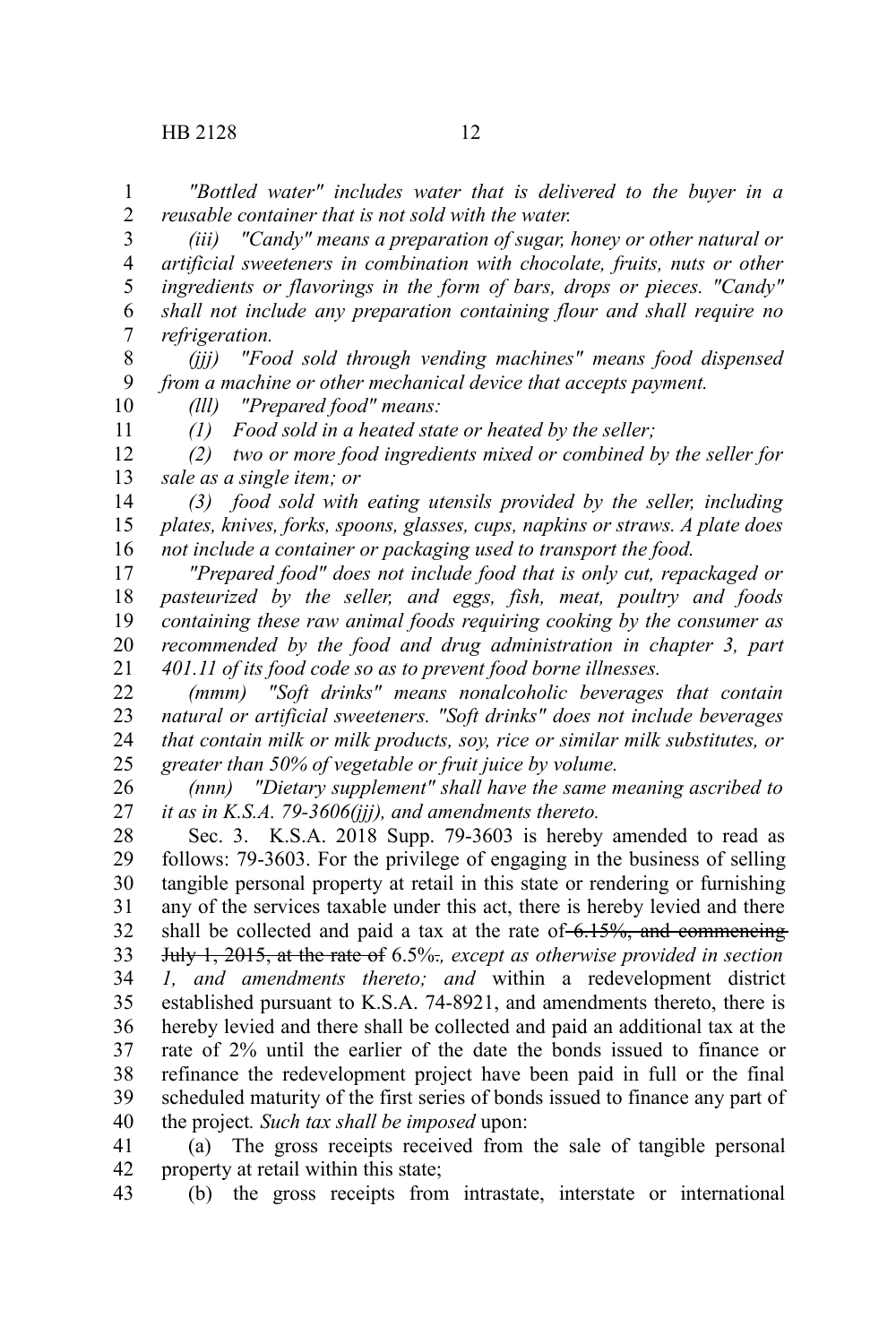telecommunications services and any ancillary services sourced to this state in accordance with K.S.A. 2018 Supp. 79-3673, and amendments thereto, except that telecommunications service does not include: (1) Any interstate or international 800 or 900 service; (2) any interstate or international private communications service as defined in K.S.A. 2018 Supp. 79-3673, and amendments thereto; (3) any value-added nonvoice data service; (4) any telecommunication service to a provider of telecommunication services which will be used to render telecommunications services, including carrier access services; or (5) any service or transaction defined in this section among entities classified as members of an affiliated group as provided by section 1504 of the federal internal revenue code of 1986, as in effect on January 1, 2001; 1 2 3 4 5 6 7 8 9 10 11 12

(c) the gross receipts from the sale or furnishing of gas, water, electricity and heat, which sale is not otherwise exempt from taxation under the provisions of this act, and whether furnished by municipally or privately owned utilities, except that, on and after January 1, 2006, for sales of gas, electricity and heat delivered through mains, lines or pipes to residential premises for noncommercial use by the occupant of such premises, and for agricultural use and also, for such use, all sales of propane gas, the state rate shall be 0%; and for all sales of propane gas, LP gas, coal, wood and other fuel sources for the production of heat or lighting for noncommercial use of an occupant of residential premises, the state rate shall be 0%, but such tax shall not be levied and collected upon the gross receipts from: (1) The sale of a rural water district benefit unit; (2) a water system impact fee, system enhancement fee or similar fee collected by a water supplier as a condition for establishing service; or (3) connection or reconnection fees collected by a water supplier; 13 14 15 16 17 18 19 20 21 22 23 24 25 26 27

(d) the gross receipts from the sale of meals or drinks furnished at any private club, drinking establishment, catered event, restaurant, eating house, dining car, hotel, drugstore or other place where meals or drinks are regularly sold to the public; 28 29 30 31

(e) the gross receipts from the sale of admissions to any place providing amusement, entertainment or recreation services including admissions to state, county, district and local fairs, but such tax shall not be levied and collected upon the gross receipts received from sales of admissions to any cultural and historical event which occurs triennially; 32 33 34 35 36

(f) the gross receipts from the operation of any coin-operated device dispensing or providing tangible personal property, amusement or other services except laundry services, whether automatic or manually operated; 37 38 39

(g) the gross receipts from the service of renting of rooms by hotels, as defined by K.S.A. 36-501, and amendments thereto, or by accommodation brokers, as defined by K.S.A. 12-1692, and amendments thereto, but such tax shall not be levied and collected upon the gross 40 41 42 43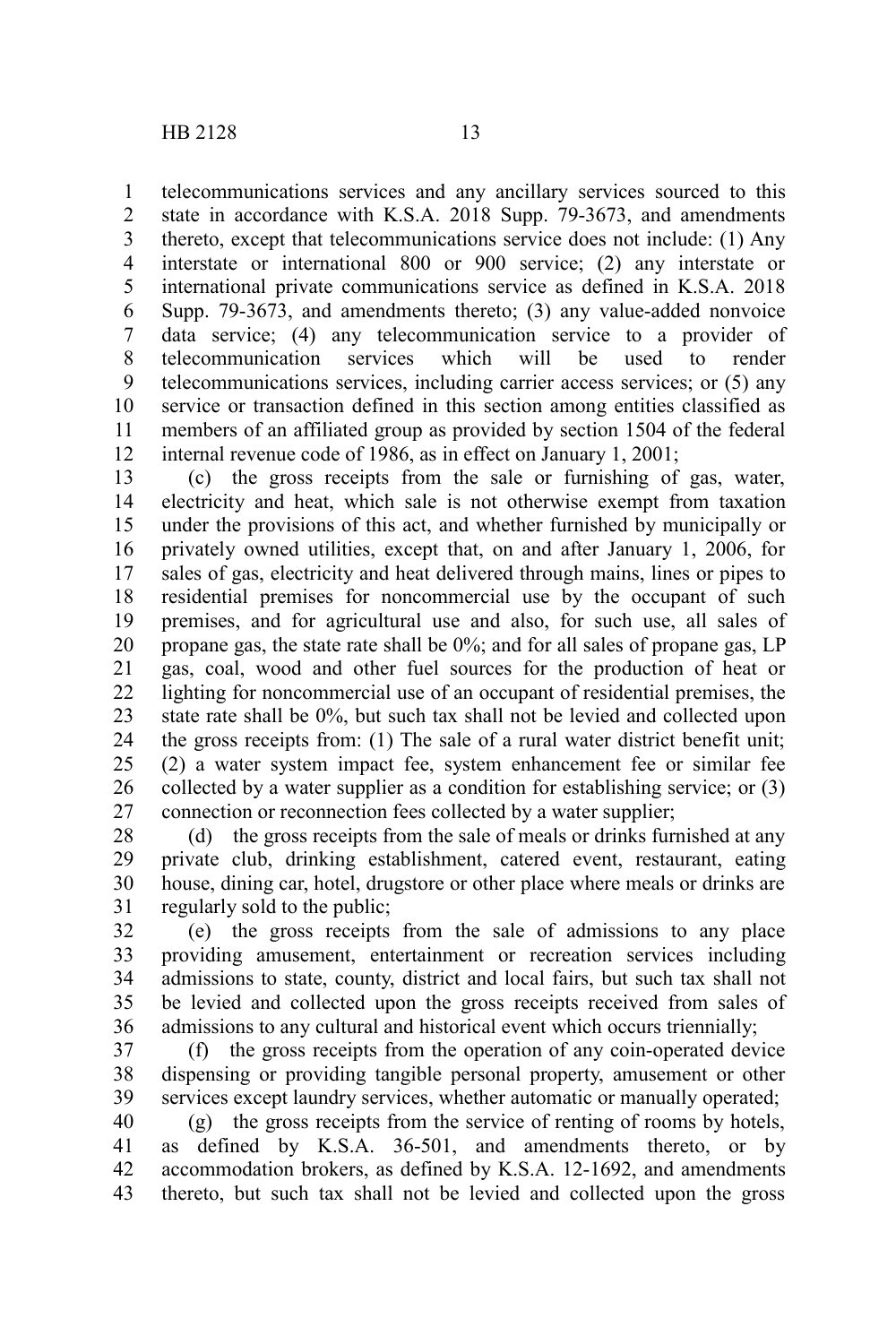receipts received from sales of such service to the federal government and any agency, officer or employee thereof in association with the performance of official government duties; 1 2 3

(h) the gross receipts from the service of renting or leasing of tangible personal property except such tax shall not apply to the renting or leasing of machinery, equipment or other personal property owned by a city and purchased from the proceeds of industrial revenue bonds issued prior to July 1, 1973, in accordance with the provisions of K.S.A. 12-1740 through 12-1749, and amendments thereto, and any city or lessee renting or leasing such machinery, equipment or other personal property purchased with the proceeds of such bonds who shall have paid a tax under the provisions of this section upon sales made prior to July 1, 1973, shall be entitled to a refund from the sales tax refund fund of all taxes paid thereon; 4 5 6 7 8 9 10 11 12 13

(i) the gross receipts from the rendering of dry cleaning, pressing, dyeing and laundry services except laundry services rendered through a coin-operated device whether automatic or manually operated; 14 15 16

(j) the gross receipts from the rendering of the services of washing and washing and waxing of vehicles; 17 18

(k) the gross receipts from cable, community antennae and other subscriber radio and television services; 19 20

(l) (1) except as otherwise provided by paragraph (2), the gross receipts received from the sales of tangible personal property to all contractors, subcontractors or repairmen for use by them in erecting structures, or building on, or otherwise improving, altering, or repairing real or personal property. 21 22 23 24 25

(2) Any such contractor, subcontractor or repairman who maintains an inventory of such property both for sale at retail and for use by them for the purposes described by paragraph (1) shall be deemed a retailer with respect to purchases for and sales from such inventory, except that the gross receipts received from any such sale, other than a sale at retail, shall be equal to the total purchase price paid for such property and the tax imposed thereon shall be paid by the deemed retailer; 26 27 28 29 30 31 32

(m) the gross receipts received from fees and charges by public and private clubs, drinking establishments, organizations and businesses for participation in sports, games and other recreational activities, but such tax shall not be levied and collected upon the gross receipts received from: (1) Fees and charges by any political subdivision, by any organization exempt from property taxation pursuant to K.S.A. 79-201 *Ninth*, and amendments thereto, or by any youth recreation organization exclusively providing services to persons 18 years of age or younger which is exempt from federal income taxation pursuant to section  $501(c)(3)$  of the federal internal revenue code of 1986, for participation in sports, games and other recreational activities; and (2) entry fees and charges for participation in a 33 34 35 36 37 38 39 40 41 42 43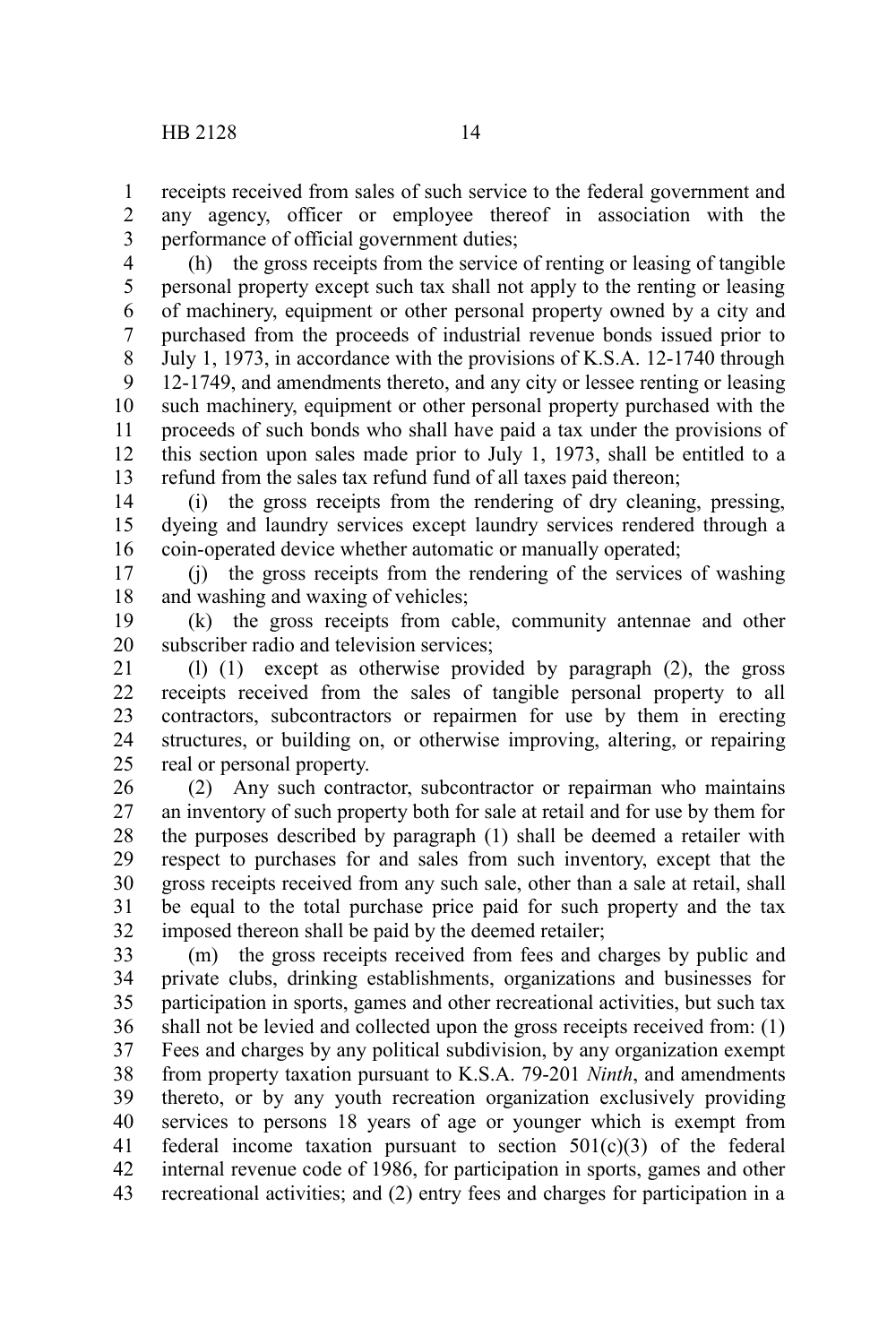special event or tournament sanctioned by a national sporting association to which spectators are charged an admission which is taxable pursuant to subsection (e); 1 2 3

(n) the gross receipts received from dues charged by public and private clubs, drinking establishments, organizations and businesses, payment of which entitles a member to the use of facilities for recreation or entertainment, but such tax shall not be levied and collected upon the gross receipts received from: (1) Dues charged by any organization exempt from property taxation pursuant to K.S.A. 79-201 *Eighth* and *Ninth*, and amendments thereto; and (2) sales of memberships in a nonprofit organization which is exempt from federal income taxation pursuant to section  $501(c)(3)$  of the federal internal revenue code of 1986, and whose purpose is to support the operation of a nonprofit zoo; 4 5 6 7 8 9 10 11 12 13

(o) the gross receipts received from the isolated or occasional sale of motor vehicles or trailers but not including: (1) The transfer of motor vehicles or trailers by a person to a corporation or limited liability company solely in exchange for stock securities or membership interest in such corporation or limited liability company; (2) the transfer of motor vehicles or trailers by one corporation or limited liability company to another when all of the assets of such corporation or limited liability company are transferred to such other corporation or limited liability company; or (3) the sale of motor vehicles or trailers which are subject to taxation pursuant to the provisions of K.S.A. 79-5101 et seq., and amendments thereto, by an immediate family member to another immediate family member. For the purposes of paragraph (3), immediate family member means lineal ascendants or descendants, and their spouses. Any amount of sales tax paid pursuant to the Kansas retailers sales tax act on the isolated or occasional sale of motor vehicles or trailers on and after July 1, 2004, which the base for computing the tax was the value pursuant to K.S.A. 79-5105(a),  $(b)(1)$  and  $(b)(2)$ , and amendments thereto, when such amount was higher than the amount of sales tax which would have been paid under the law as it existed on June 30, 2004, shall be refunded to the taxpayer pursuant to the procedure prescribed by this section. Such refund shall be in an amount equal to the difference between the amount of sales tax paid by the taxpayer and the amount of sales tax which would have been paid by the taxpayer under the law as it existed on June 30, 2004. Each claim for a sales tax refund shall be verified and submitted not later than six months from the effective date of this act to the director of taxation upon forms furnished by the director and shall be accompanied by any additional documentation required by the director. The director shall review each claim and shall refund that amount of tax paid as provided by this act. All such refunds shall be paid from the sales tax refund fund, upon warrants of the director of accounts and reports pursuant to vouchers 14 15 16 17 18 19 20 21 22 23 24 25 26 27 28 29 30 31 32 33 34 35 36 37 38 39 40 41 42 43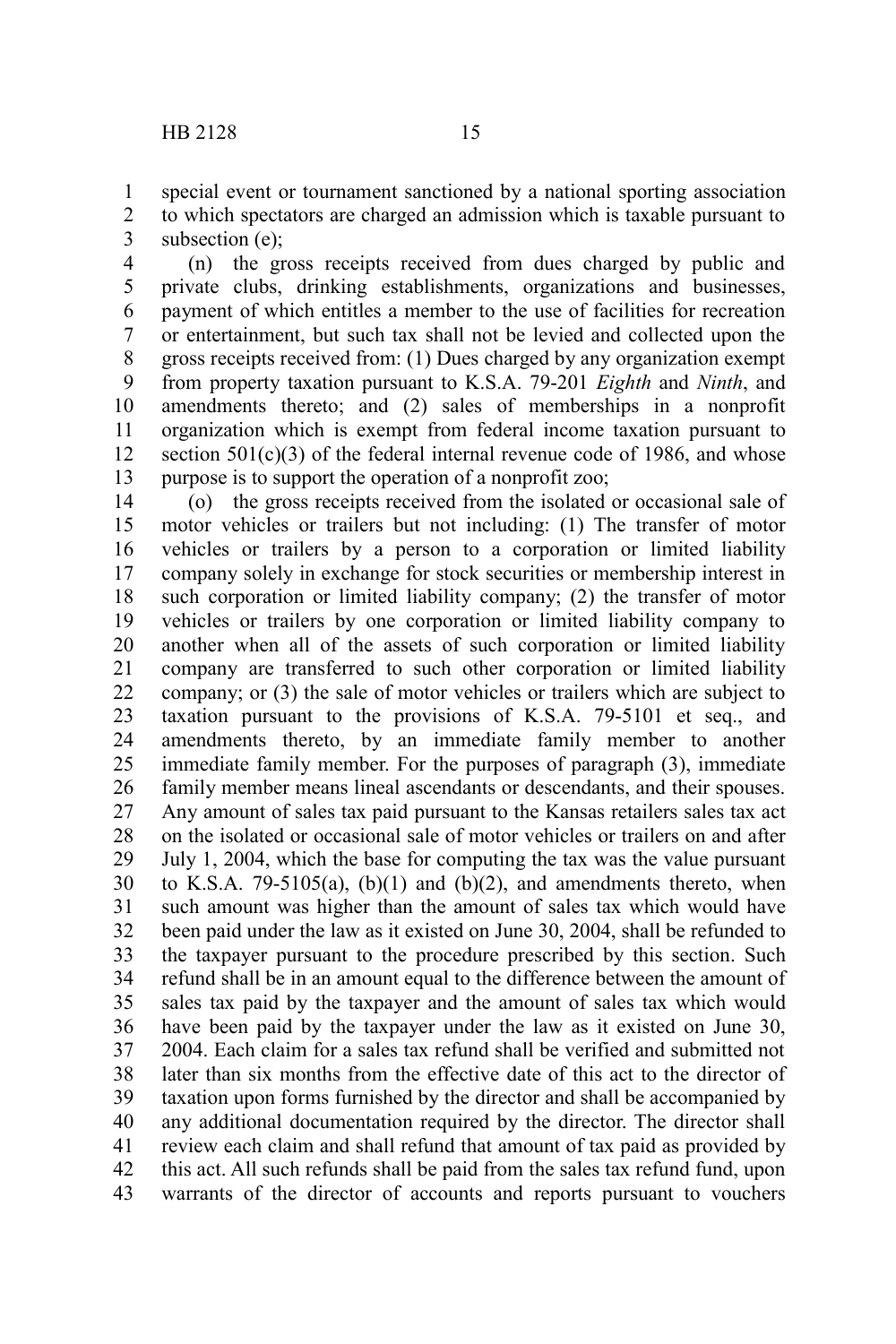approved by the director of taxation or the director's designee. No refund for an amount less than \$10 shall be paid pursuant to this act. In determining the base for computing the tax on such isolated or occasional sale, the fair market value of any motor vehicle or trailer traded in by the purchaser to the seller may be deducted from the selling price; 1 2 3 4 5

(p) the gross receipts received for the service of installing or applying tangible personal property which when installed or applied is not being held for sale in the regular course of business, and whether or not such tangible personal property when installed or applied remains tangible personal property or becomes a part of real estate, except that no tax shall be imposed upon the service of installing or applying tangible personal property in connection with the original construction of a building or facility, the original construction, reconstruction, restoration, remodeling, renovation, repair or replacement of a residence or the construction, reconstruction, restoration, replacement or repair of a bridge or highway. 6 7 8 9 10 11 12 13 14 15

16

For the purposes of this subsection:

(1) "Original construction" shall mean the first or initial construction of a new building or facility. The term "original construction" shall include the addition of an entire room or floor to any existing building or facility, the completion of any unfinished portion of any existing building or facility and the restoration, reconstruction or replacement of a building, facility or utility structure damaged or destroyed by fire, flood, tornado, lightning, explosion, windstorm, ice loading and attendant winds, terrorism or earthquake, but such term, except with regard to a residence, shall not include replacement, remodeling, restoration, renovation or reconstruction under any other circumstances; 17 18 19 20 21 22 23 24 25 26

(2) "building" shall mean only those enclosures within which individuals customarily are employed, or which are customarily used to house machinery, equipment or other property, and including the land improvements immediately surrounding such building; 27 28 29 30

(3) "facility" shall mean a mill, plant, refinery, oil or gas well, water well, feedlot or any conveyance, transmission or distribution line of any cooperative, nonprofit, membership corporation organized under or subject to the provisions of K.S.A. 17-4601 et seq., and amendments thereto, or municipal or quasi-municipal corporation, including the land improvements immediately surrounding such facility; 31 32 33 34 35 36

(4) "residence" shall mean only those enclosures within which individuals customarily live; 37 38

(5) "utility structure" shall mean transmission and distribution lines owned by an independent transmission company or cooperative, the Kansas electric transmission authority or natural gas or electric public utility; and 39 40 41 42

43

(6) "windstorm" shall mean straight line winds of at least 80 miles per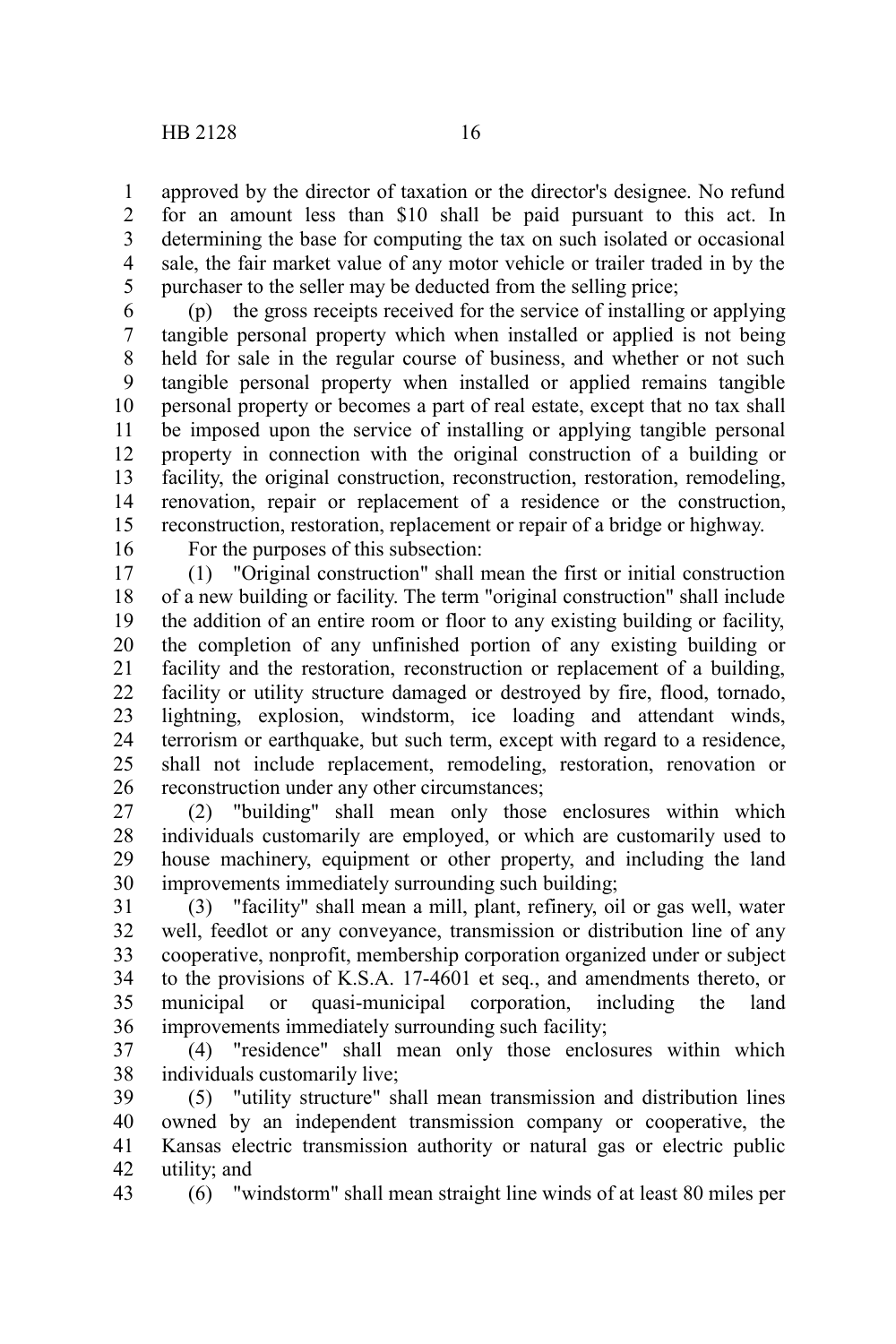hour as determined by a recognized meteorological reporting agency or organization; 1 2

(q) the gross receipts received for the service of repairing, servicing, altering or maintaining tangible personal property which when such services are rendered is not being held for sale in the regular course of business, and whether or not any tangible personal property is transferred in connection therewith. The tax imposed by this subsection shall be applicable to the services of repairing, servicing, altering or maintaining an item of tangible personal property which has been and is fastened to, connected with or built into real property; 3 4 5 6 7 8 9 10

(r) the gross receipts from fees or charges made under service or maintenance agreement contracts for services, charges for the providing of which are taxable under the provisions of subsection (p) or (q); 11 12 13

(s) on and after January 1, 2005, the gross receipts received from the sale of prewritten computer software and the sale of the services of modifying, altering, updating or maintaining prewritten computer software, whether the prewritten computer software is installed or delivered electronically by tangible storage media physically transferred to the purchaser or by load and leave; 14 15 16 17 18 19

20

(t) the gross receipts received for telephone answering services;

(u) the gross receipts received from the sale of prepaid calling service and prepaid wireless calling service as defined in K.S.A. 2018 Supp. 79- 3673, and amendments thereto; 21 22 23

(v) all sales of bingo cards, bingo faces and instant bingo tickets by licensees under K.S.A. 2018 Supp. 75-5171 et seq., and amendments thereto, shall be exempt from taxes imposed pursuant to this section; and 24 25 26

(w) all sales of charitable raffle tickets in accordance with K.S.A. 2018 Supp. 75-5171 et seq., and amendments thereto, shall be exempt from taxes imposed pursuant to this section. 27 28 29

Sec. 4. K.S.A. 2018 Supp. 79-3620 is hereby amended to read as follows: 79-3620. (a) All revenue collected or received by the director of taxation from the taxes imposed by this act shall be remitted to the state treasurer in accordance with the provisions of K.S.A. 75-4215, and amendments thereto. Upon receipt of each such remittance, the state treasurer shall deposit the entire amount in the state treasury, less amounts withheld as provided in subsection (b) and amounts credited as provided in subsections (c), (d) and (e), to the credit of the state general fund. 30 31 32 33 34 35 36 37

(b) A refund fund, designated as "sales tax refund fund" not to exceed \$100,000 shall be set apart and maintained by the director from sales tax collections and estimated tax collections and held by the state treasurer for prompt payment of all sales tax refunds. Such fund shall be in such amount, within the limit set by this section, as the director shall determine is necessary to meet current refunding requirements under this act. In the 38 39 40 41 42 43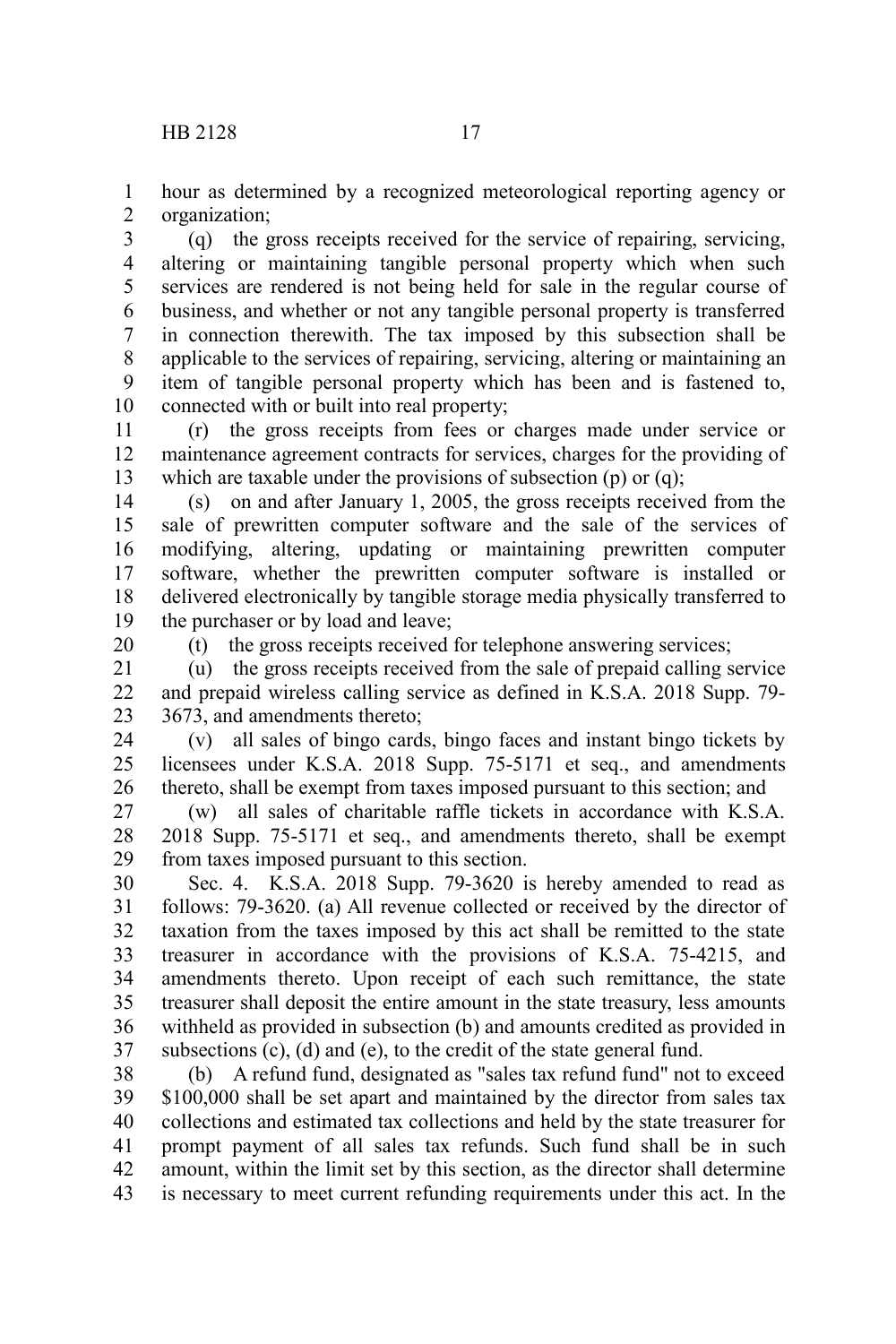event such fund as established by this section is, at any time, insufficient to 1

provide for the payment of refunds due claimants thereof, the director shall certify the amount of additional funds required to the director of accounts and reports who shall promptly transfer the required amount from the state general fund to the sales tax refund fund, and notify the state treasurer, who shall make proper entry in the records. 2 3 4 5 6

(c)  $(1)$  On July 1, 2010, the state treasurer shall credit 11.427% of the revenue collected and received from the tax imposed by K.S.A. 79-3603, and amendments thereto, at the rate of 6.3%, and deposited as provided by subsection (a), exclusive of amounts credited pursuant to subsection (d), in the state highway fund. 7 8 9 10 11

(2) On July 1, 2011, the state treasurer shall credit 11.26% of the revenue collected and received from the tax imposed by K.S.A. 79-3603, and amendments thereto, at the rate of 6.3%, and deposited as provided by subsection (a), exclusive of amounts credited pursuant to subsection (d), in the state highway fund. 12 13 14 15 16

(3) On July 1, 2012, the state treasurer shall credit 11.233% of the revenue collected and received from the tax imposed by K.S.A. 79-3603, and amendments thereto, at the rate of 6.3%, and deposited as provided by subsection (a), exclusive of amounts credited pursuant to subsection (d), in the state highway fund. 17 18 19 20 21

(4) On July 1, 2013, the state treasurer shall credit 17.073% of the revenue collected and received from the tax imposed by K.S.A. 79-3603, and amendments thereto, at the rate of 6.15%, and deposited as provided by subsection (a), exclusive of amounts credited pursuant to subsection (d), in the state highway fund. 22 23 24 25 26

(5) On July 1, 2015, the state treasurer shall credit 16.226% of the revenue collected and received from the tax imposed by K.S.A. 79-3603, and amendments thereto, at the rate of 6.5%, and deposited as provided by subsection (a), exclusive of amounts credited pursuant to subsection (d), in the state highway fund. 27 28 29 30 31

 $(6)$  On July 1, 2016, and thereafter, the state treasurer shall credit 16.154% of the revenue collected and received from the tax imposed by K.S.A. 79-3603, and amendments thereto, at the rate of 6.5%, and deposited as provided by subsection (a), exclusive of amounts credited pursuant to subsection (d), in the state highway fund. 32 33 34 35 36

*(2) On July 1, 2019, the state treasurer shall credit 16.868% of the revenue collected and received from the tax imposed by K.S.A. 79-3603, and amendments thereto, and section 1, and amendments thereto, at the rates prescribed in K.S.A. 79-3603, and amendments thereto, and section 1, and amendments thereto, and deposited as provided by subsection (a), exclusive of amounts credited pursuant to subsection (d), in the state highway fund.* 37 38 39 40 41 42 43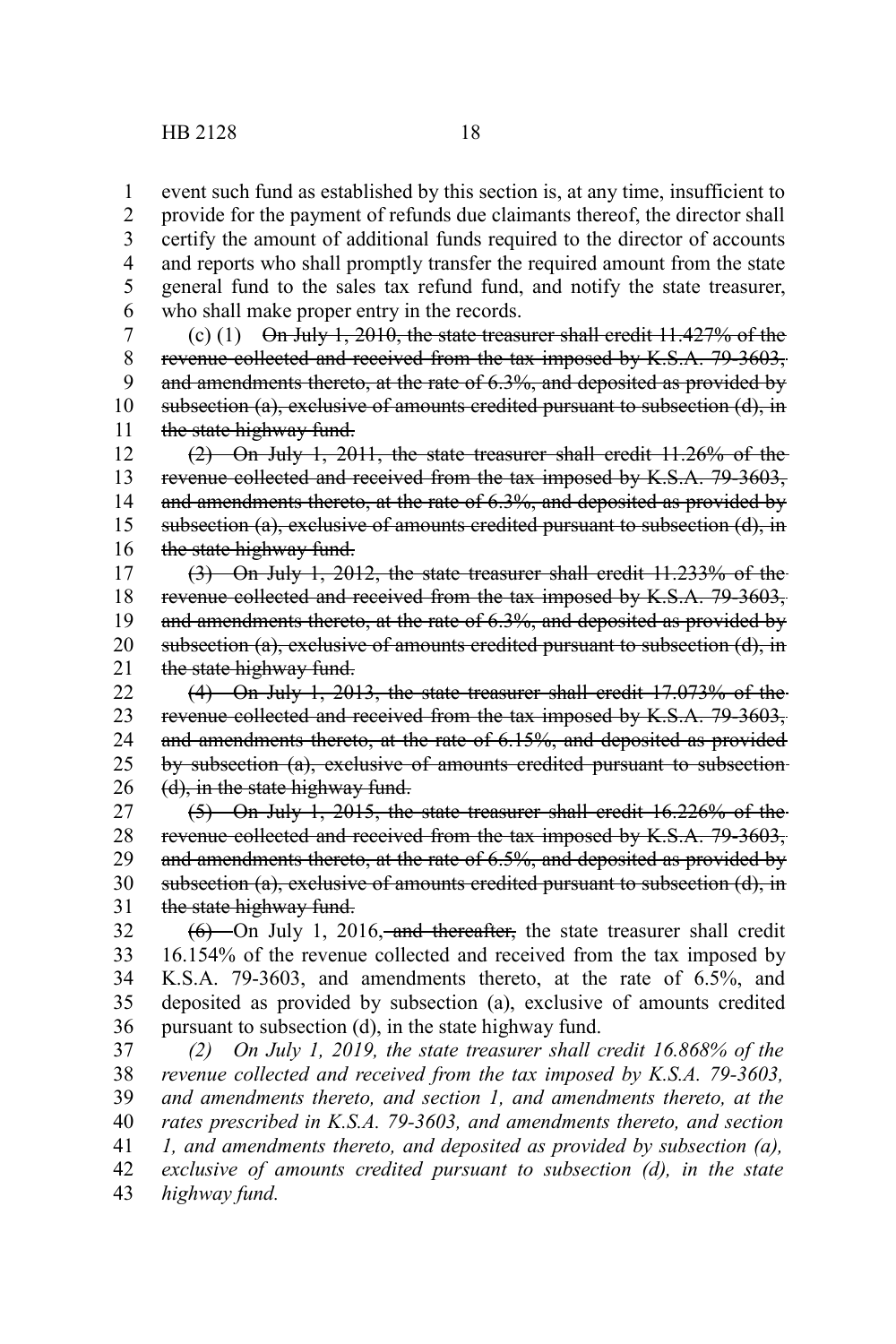*(3) On July 1, 2020, and thereafter, the state treasurer shall credit 16.936% of the revenue collected and received from the tax imposed by K.S.A. 79-3603, and amendments thereto, and section 1, and amendments thereto, at the rates prescribed in K.S.A. 79-3603, and amendments thereto, and section 1, and amendments thereto, and deposited as provided by subsection (a), exclusive of amounts credited pursuant to subsection (d), in the state highway fund.* 1 2 3 4 5 6 7

(d) The state treasurer shall credit all revenue collected or received from the tax imposed by K.S.A. 79-3603, and amendments thereto, as certified by the director, from taxpayers doing business within that portion of a STAR bond project district occupied by a STAR bond project or taxpayers doing business with such entity financed by a STAR bond project as defined in K.S.A. 2018 Supp. 12-17,162, and amendments thereto, that was determined by the secretary of commerce to be of statewide as well as local importance or will create a major tourism area for the state or the project was designated as a STAR bond project as defined in K.S.A. 2018 Supp. 12-17,162, and amendments thereto, to the city bond finance fund, which fund is hereby created. The provisions of this subsection shall expire when the total of all amounts credited hereunder and under K.S.A. 79-3710(d), and amendments thereto, is sufficient to retire the special obligation bonds issued for the purpose of financing all or a portion of the costs of such STAR bond project. 8 9 10 11 12 13 14 15 16 17 18 19 20 21 22

(e) All revenue certified by the director of taxation as having been collected or received from the tax imposed by K.S.A. 79-3603(c), and amendments thereto, on the sale or furnishing of gas, water, electricity and heat for use or consumption within the intermodal facility district described in this subsection, shall be credited by the state treasurer to the state highway fund. Such revenue may be transferred by the secretary of transportation to the rail service improvement fund pursuant to law. The provisions of this subsection shall take effect upon certification by the secretary of transportation that a notice to proceed has been received for the construction of the improvements within the intermodal facility district, but not later than December 31, 2010, and shall expire when the secretary of revenue determines that the total of all amounts credited hereunder and pursuant to K.S.A. 79-3710(e), and amendments thereto, is equal to \$53,300,000, but not later than December 31, 2045. Thereafter, all revenues shall be collected and distributed in accordance with applicable law. For all tax reporting periods during which the provisions of this subsection are in effect, none of the exemptions contained in K.S.A. 79- 3601 et seq., and amendments thereto, shall apply to the sale or furnishing of any gas, water, electricity and heat for use or consumption within the intermodal facility district. As used in this subsection, "intermodal facility district" shall consist of an intermodal transportation area as defined by 23 24 25 26 27 28 29 30 31 32 33 34 35 36 37 38 39 40 41 42 43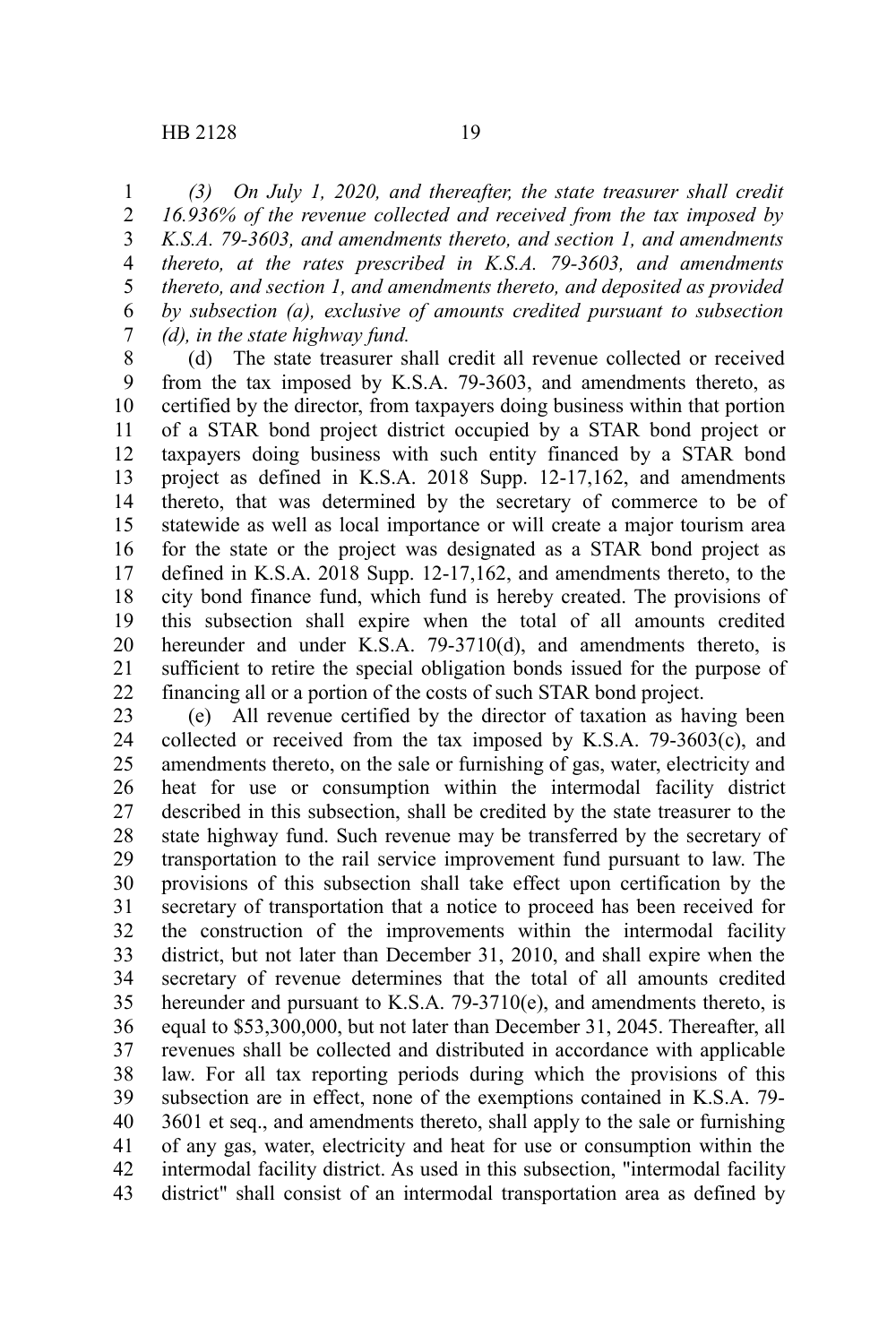K.S.A. 12-1770a(oo), and amendments thereto, located in Johnson county within the polygonal-shaped area having Waverly Road as the eastern boundary, 191<sup>st</sup> Street as the southern boundary, Four Corners Road as the western boundary, and Highway 56 as the northern boundary, and the polygonal-shaped area having Poplar Road as the eastern boundary, 183rd Street as the southern boundary, Waverly Road as the western boundary, and the BNSF mainline track as the northern boundary, that includes capital investment in an amount exceeding \$150 million for the construction of an intermodal facility to handle the transfer, storage and distribution of freight through railway and trucking operations. 1 2 3 4 5 6 7 8 9 10

Sec. 5. K.S.A. 2018 Supp. 79-3703 is hereby amended to read as follows: 79-3703. There is hereby levied and there shall be collected from every person in this state a tax or excise for the privilege of using, storing, or consuming within this state any article of tangible personal property. Such tax shall be levied and collected in an amount equal to the consideration paid by the taxpayer multiplied by the rate of 6.5% *and the rate on food and food ingredients provided in section 1, and amendments thereto*. Within a redevelopment district established pursuant to K.S.A. 74- 8921, and amendments thereto, there is hereby levied and there shall be collected and paid an additional tax of 2% until the earlier of: (1) The date the bonds issued to finance or refinance the redevelopment project undertaken in the district have been paid in full; or (2) the final scheduled maturity of the first series of bonds issued to finance the redevelopment project. All property purchased or leased within or without this state and subsequently used, stored or consumed in this state shall be subject to the compensating tax if the same property or transaction would have been subject to the Kansas retailers' sales tax had the transaction been wholly within this state. 11 12 13 14 15 16 17 18 19 20 21 22 23 24 25 26 27 28

Sec. 6. K.S.A. 2018 Supp. 79-3710 is hereby amended to read as follows: 79-3710. (a) All revenue collected or received by the director under the provisions of this act shall be remitted to the state treasurer in accordance with the provisions of K.S.A. 75-4215, and amendments thereto. Upon receipt of each such remittance, the state treasurer shall deposit the entire amount in the state treasury, less amounts set apart as provided in subsection (b) and amounts credited as provided in subsection (c), (d) and (e), to the credit of the state general fund. 29 30 31 32 33 34 35 36

(b) A revolving fund, designated as "compensating tax refund fund" not to exceed \$10,000 shall be set apart and maintained by the director from compensating tax collections and estimated tax collections and held by the state treasurer for prompt payment of all compensating tax refunds. Such fund shall be in such amount, within the limit set by this section, as the director shall determine is necessary to meet current refunding requirements under this act. 37 38 39 40 41 42 43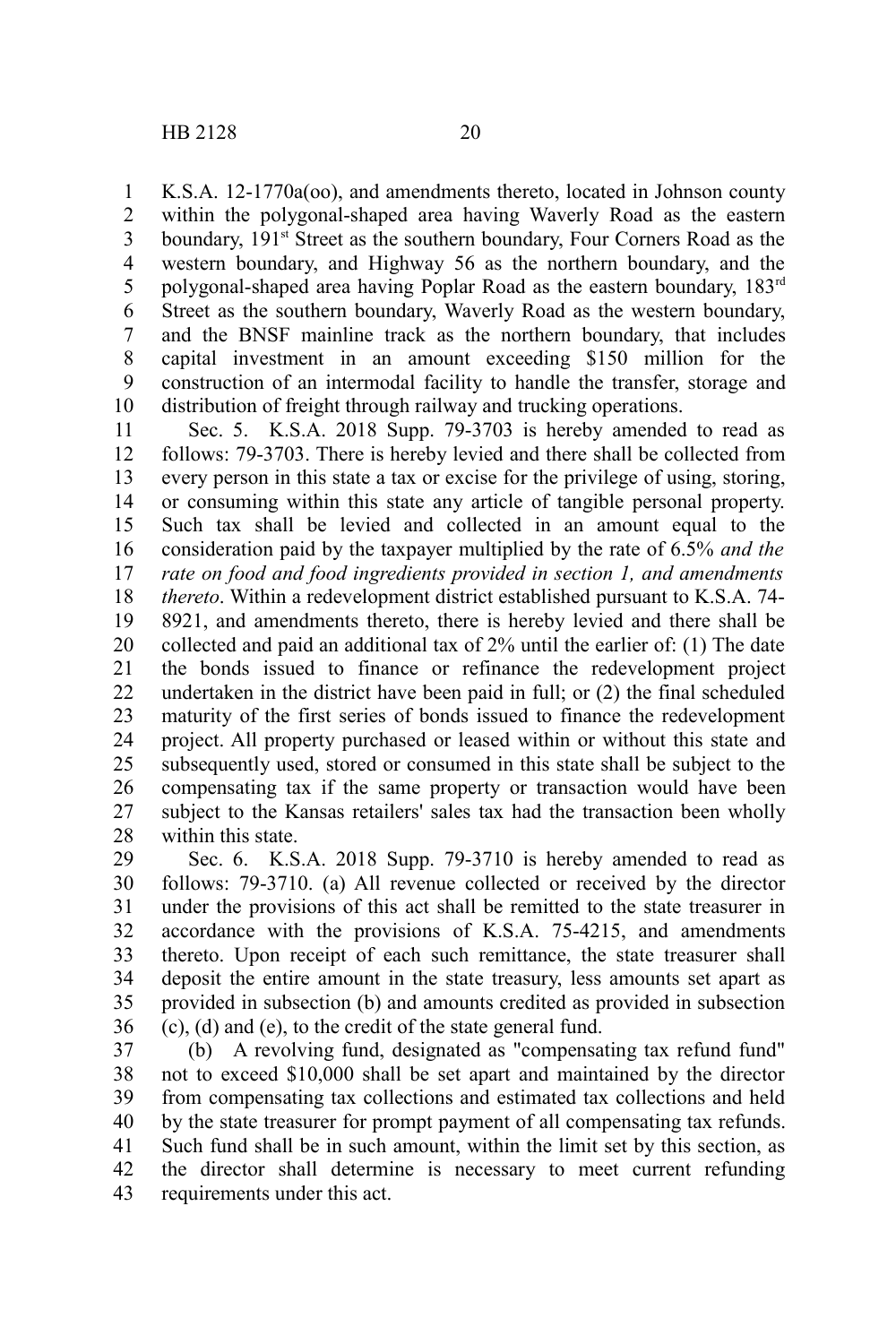$(c)$  (1) On July 1, 2010, the state treasurer shall credit 11.427% of the revenue collected and received from the tax imposed by K.S.A. 79-3703, and amendments thereto, at the rate of 6.3%, and deposited as provided by subsection (a), exclusive of amounts credited pursuant to subsection (d), in the state highway fund. 1 2 3 4 5

(2) On July 1, 2011, the state treasurer shall credit 11.26% of the revenue collected and received from the tax imposed by K.S.A. 79-3703, and amendments thereto, at the rate of 6.3%, and deposited as provided by subsection (a), exclusive of amounts credited pursuant to subsection (d), in the state highway fund. 6 7 8 9 10

(3) On July 1, 2012, the state treasurer shall credit 11.233% of the revenue collected and received from the tax imposed by K.S.A. 79-3703, and amendments thereto, at the rate of 6.3%, and deposited as provided by subsection (a), exclusive of amounts credited pursuant to subsection (d), in the state highway fund. 11 12 13 14 15

(4) On July 1, 2013, the state treasurer shall credit 17.073% of the revenue collected and received from the tax imposed by K.S.A. 79-3703, and amendments thereto, at the rate of 6.15%, and deposited as provided by subsection (a), exclusive of amounts credited pursuant to subsection (d), in the state highway fund. 16 17 18 19 20

(5) On July 1, 2015, the state treasurer shall credit 16.226% of the revenue collected and received from the tax imposed by K.S.A. 79-3703, and amendments thereto, at the rate of 6.5%, and deposited as provided by subsection (a), exclusive of amounts credited pursuant to subsection (d), in the state highway fund. 21 22 23 24 25

 $(6)$  On July 1, 2016, and thereafter, the state treasurer shall credit 16.154% of the revenue collected and received from the tax imposed by K.S.A. 79-3703, and amendments thereto, at the rate of 6.5% *rates provided in K.S.A. 79-3703, and amendments thereto, and section 1, and amendments thereto*, and deposited as provided by subsection (a), exclusive of amounts credited pursuant to subsection (d), in the state highway fund. 26 27 28 29 30 31 32

(d) The state treasurer shall credit all revenue collected or received from the tax imposed by K.S.A. 79-3703, and amendments thereto, as certified by the director, from taxpayers doing business within that portion of a redevelopment district occupied by a redevelopment project that was determined by the secretary of commerce to be of statewide as well as local importance or will create a major tourism area for the state as defined in K.S.A. 12-1770a, and amendments thereto, to the city bond finance fund created by K.S.A. 79-3620(d), and amendments thereto. The provisions of this subsection shall expire when the total of all amounts credited hereunder and under K.S.A. 79-3620(d), and amendments thereto, is sufficient to retire the special obligation bonds issued for the purpose of 33 34 35 36 37 38 39 40 41 42 43